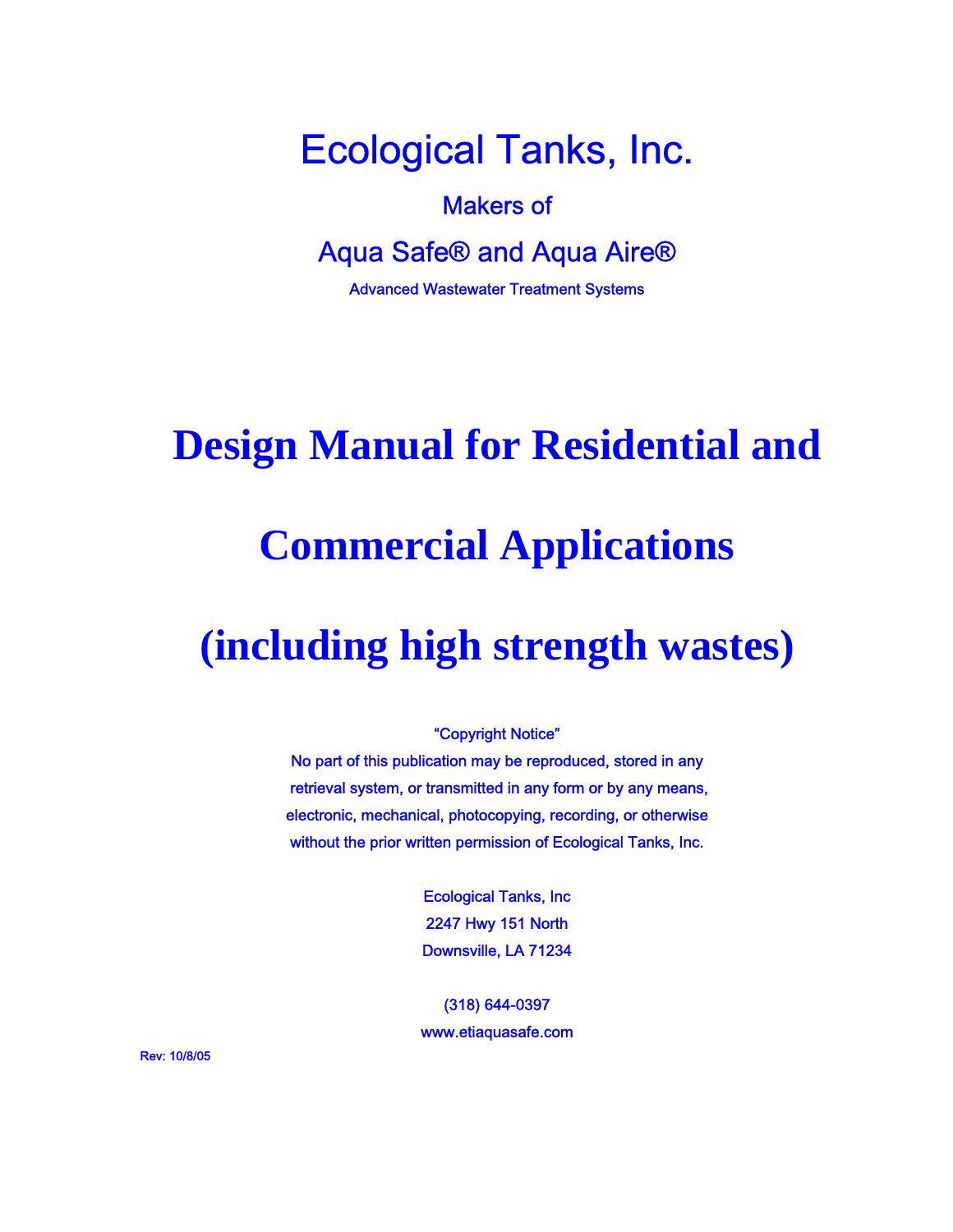## Table of Contents

| Design Criteria for Residential and Commercial ApplicationsPage 5 |  |
|-------------------------------------------------------------------|--|

| Design Guidelines for Residential ApplicationsPage 7 |  |
|------------------------------------------------------|--|
|                                                      |  |
|                                                      |  |
|                                                      |  |
|                                                      |  |

## Design Guidelines for Commercial Applications, Including

| Characteristics and Strength of Wastewater to be TreatedPage 14         |  |
|-------------------------------------------------------------------------|--|
| Pre-treatment facilities: trash tank, grease trap, pre-aeration Page 15 |  |
|                                                                         |  |
| Cluster Series of Aqua Safe® and Aqua Aire®Page 16                      |  |
|                                                                         |  |
| Table I: Guide for Estimating Sewage Flows from Residential and Non-    |  |

| Table II: Pre-treatment Tank: Single Family DwellingsPage 9         |  |
|---------------------------------------------------------------------|--|
| Table III Pre-treatment Tank: Multiple Family DwellingsPage 10      |  |
| Table IV: Plant Sizing Guide for Aqua Safe® and Aqua Aire®          |  |
| <b>Cluster Systems/Commercial (domestic</b>                         |  |
|                                                                     |  |
| Table V: Treatment Capacity (Ib BOD/day) for Each Model             |  |
| Of the Aqua Safe® and Aqua Aire®Page 18                             |  |
|                                                                     |  |
| Table VII: Determination of the Number and Models of Aqua Safe® and |  |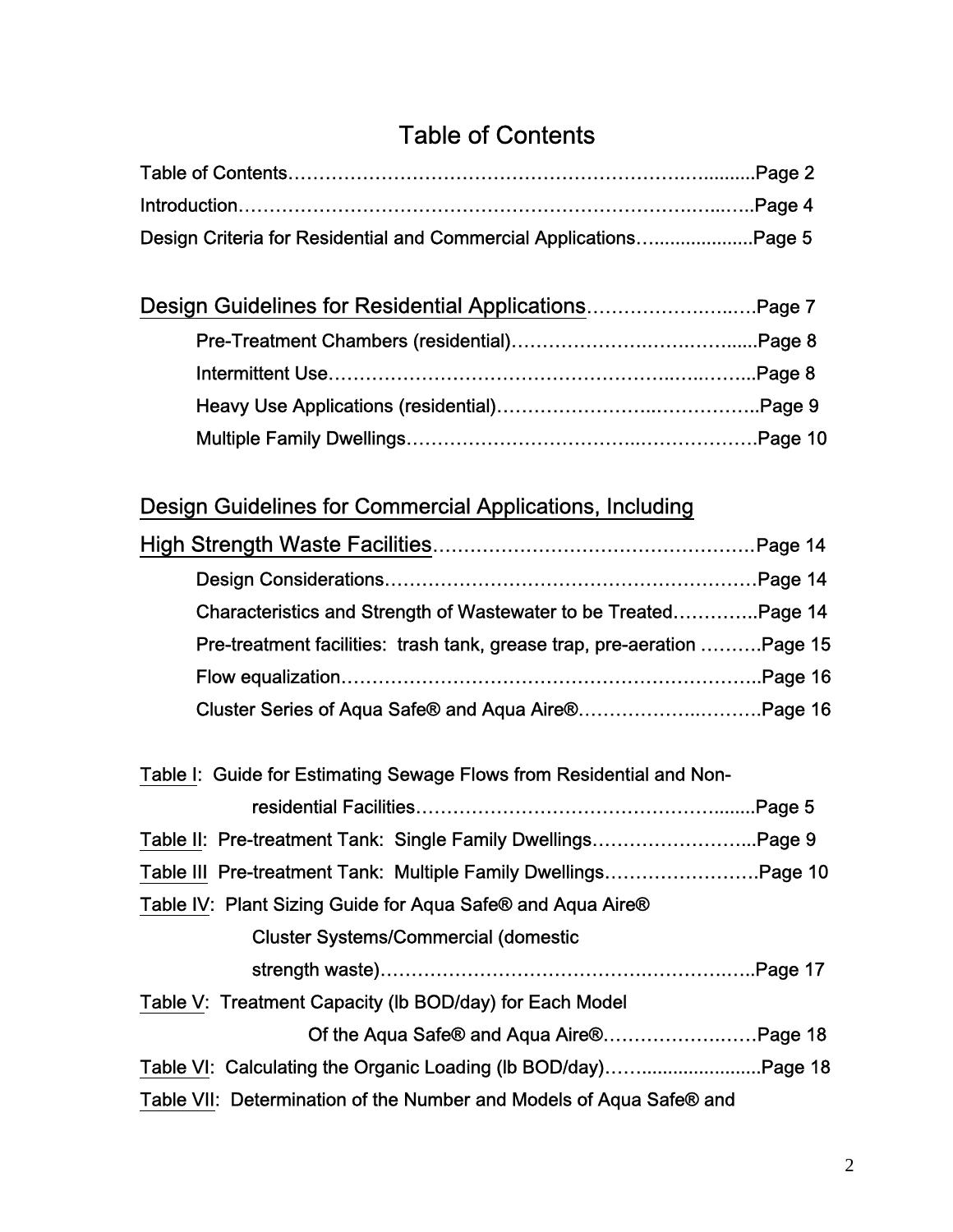| Aqua Aire® plants to be Used For BOD loading exceeding                |  |
|-----------------------------------------------------------------------|--|
|                                                                       |  |
| Table VIII: Plant Sizing Guide for Commercial and High Strength       |  |
|                                                                       |  |
| Table IX: Timer Setting for Dosing Pumps for Flow EqualizationPage 32 |  |
|                                                                       |  |
|                                                                       |  |

### DIAGRAMS:

Typical Layouts for Residential Applications……………………………………Page 11

- Single family system without pre-treatment tank
- Single family system with pre-treatment tank
- Multiple family system with pre-treatment tank

Typical Layouts for Various Commercial Applications………………….……..Page 21

- (Single plant) Gravity installation with pre-treatment tank
- (Single plant) Dosed system with pre-treatment tank and flow equalization tank
- (Single plant) Gravity system with pre-treatment tank and effluent pump tank
- (Multiple plants) Gravity flow with pre-treatment tank
- (Multiple plants) Dosed system, with pre-treatment tank and flow equalization
- (Multiple plants) Gravity system, with pre-treatment tank and effluent pump tank
- (Multiple plants) High strength waste design (i.e. restaurant)
- Office Building (restrooms only) / Retail shopping plaza w/out food service
- Mobile Home Park
- Multiple dosing tanks

| Appendix A: Recommendation for Seasonal / Intermittent Use FacilitiesPage 29 |
|------------------------------------------------------------------------------|
|                                                                              |
| Appendix C: Operation and Maintenance of Commercial/High Strength            |
|                                                                              |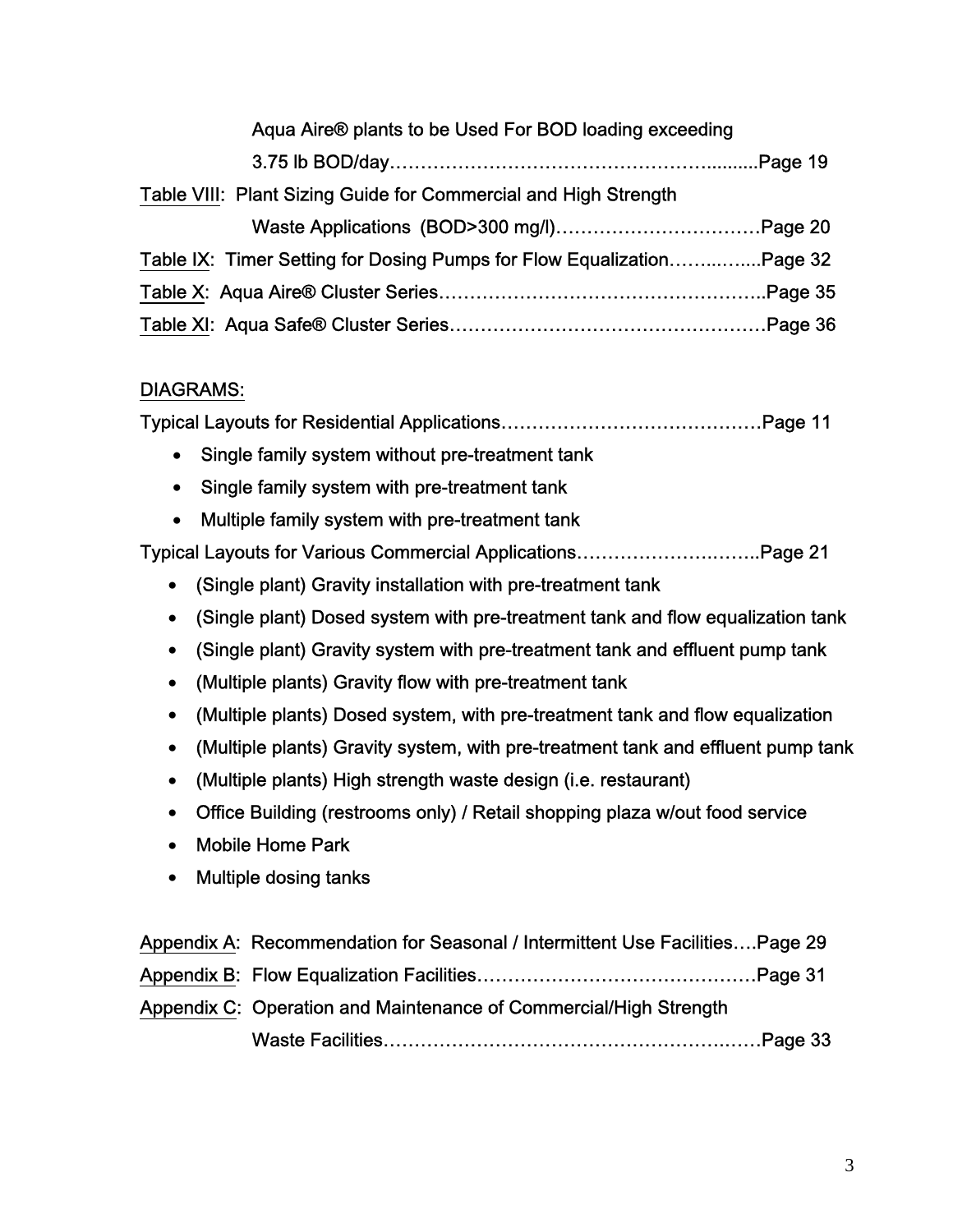### **INTRODUCTION**

The Aqua Safe® and Aqua Aire® aerobic treatment systems have been tested and certified to NSF Standard 40, for residential wastewater treatment systems. To achieve this certification, both models must demonstrate a capability to treat residential strength wastewater to a level less than 25 mg/l. of carbonaceous biochemical oxygen demand (CBOD); and 30 mg/l of total suspended solids (TSS). (Residential strength wastewater is defined as having a 30 day average strength of 100-300 mg/l CBOD and 100-300 mg/l TSS).

Although, the Standard 40 testing only addresses residential applications, both the Aqua Safe® and the Aqua Aire® plants can be used for a variety of wastewater applications, including single and multi-family residences, community systems and light commercial buildings. They can also be used on facilities that may generate high strength wastes, such as food service establishments. However, when treatment systems are designed for non-residential facilities, it is usually necessary to provide additional pre-treatment in order to overcome problems such as unusually high organic loading, as well as either organic or hydraulic "shock loads". In some cases, it may also be advisable to provide some pre-treatment for residential systems in order to reduce unnecessary maintenance requirements.

This manual is to serve as a guide for designing both residential and commercial systems that use either the Aqua Safe® or the Aqua Aire®. While it provides tables to help you size different facilities, both residential and non-residential, always check with your State or local regulatory authority to insure you comply with their requirements.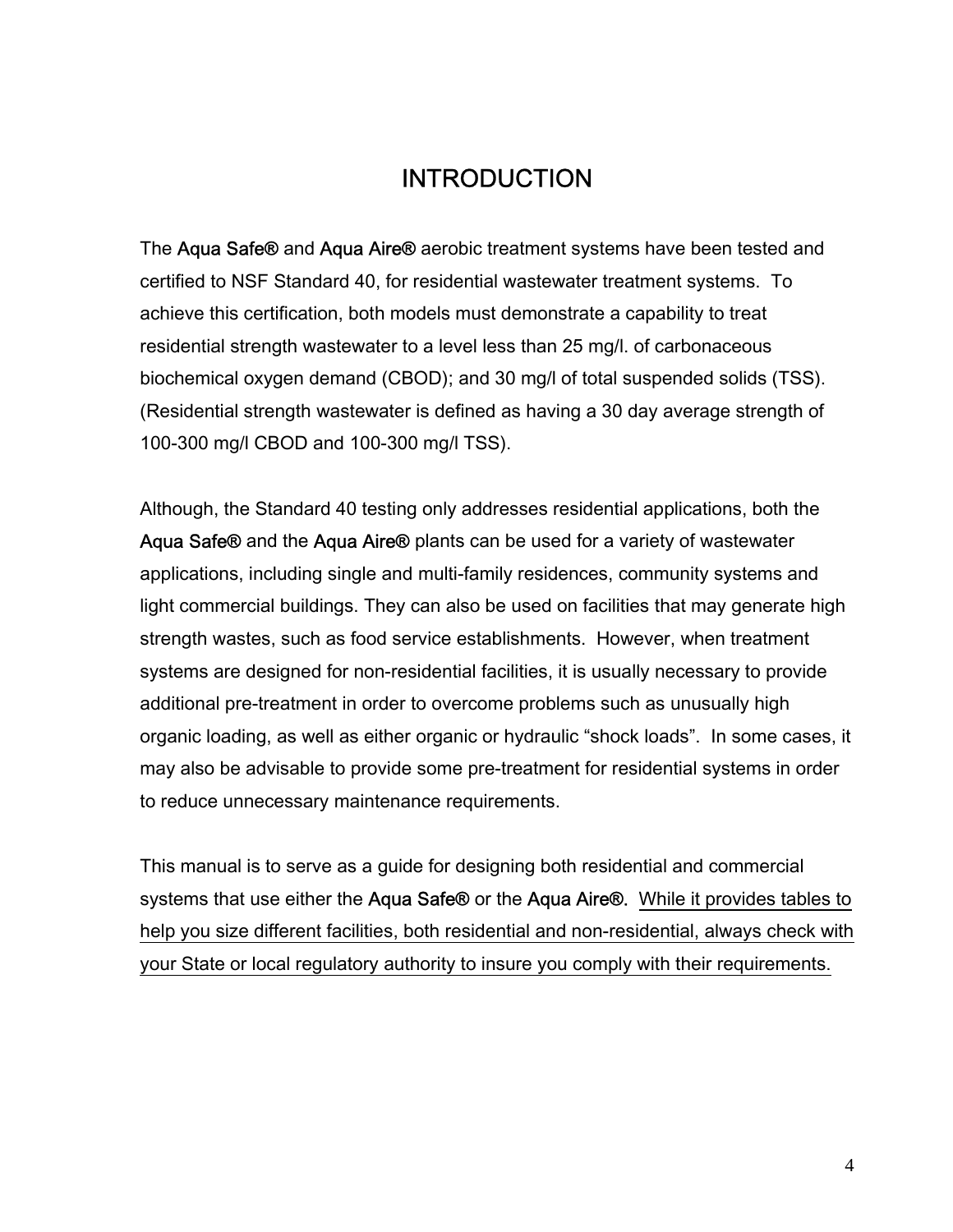### Design Criteria for Residential and Commercial Applications

In order to properly size an aerobic treatment system, it is necessary to provide both the hydraulic design figures (gpd), as well as the organic loading (lb BOD/day/unit). Since the Aqua Safe® and the Aqua Aire® were tested with residential strength wastewater, the rated treatment capacity of each unit indicates how many gallons/day of wastewater each can treat if you are only dealing with residential wastewater with a BOD of less than 300 mg/l. However, if you are designing for a non-residential system, it is imperative that you determine the total organic loading in lbs BOD/day in order to properly size the treatment plant. The following table includes both the hydraulic loading (gpd), as well as the organic loading (lb BOD/day/unit). Based upon these numbers, you can calculate the appropriate plant sizing required by using Tables IV and V.

## Table I: Guide for Estimating Sewage Flows from Residential and Non-residential Facilities

| <b>TYPE OF FACILITY</b>           | <b>ESTIMATED SEWAGE</b> | BOD (mg/l) | <b>BOD</b>       |
|-----------------------------------|-------------------------|------------|------------------|
|                                   | FLOW (gal/unit/day)     |            | (Ib/unit/day)    |
|                                   |                         |            |                  |
| Apartment                         | 150 gal/bedroom         | 300        | 0.30 lb/bedroom  |
| Assembly Hall (no kitchen)        | 5 gal/seat              | 300        | 0.01 lb/seat     |
| <b>Bowling Alley (no kitchen)</b> | 75 gal/lane             | 300        | $0.19$ lb/lane   |
| Church (no kitchen)               | 3 gal/sanctuary seat    | 300        | 0.01 lb/seat     |
| <b>Country Club (members)</b>     | 50 gal/member           | 400        | 0.17 lb/member   |
| <b>Country Club (employees)</b>   | 20 gal/employee         | 300        | 0.05 lb/employee |
| <b>Drive-In Theater</b>           | 5 gal/space             | 300        | 0.01 lb/space    |
| Factory (no showers)              | 20 gal/employee         | 300        | 0.05 lb/employee |
| Factory (with showers)            | 35 gal/employee         | 300        | 0.09 lb/employee |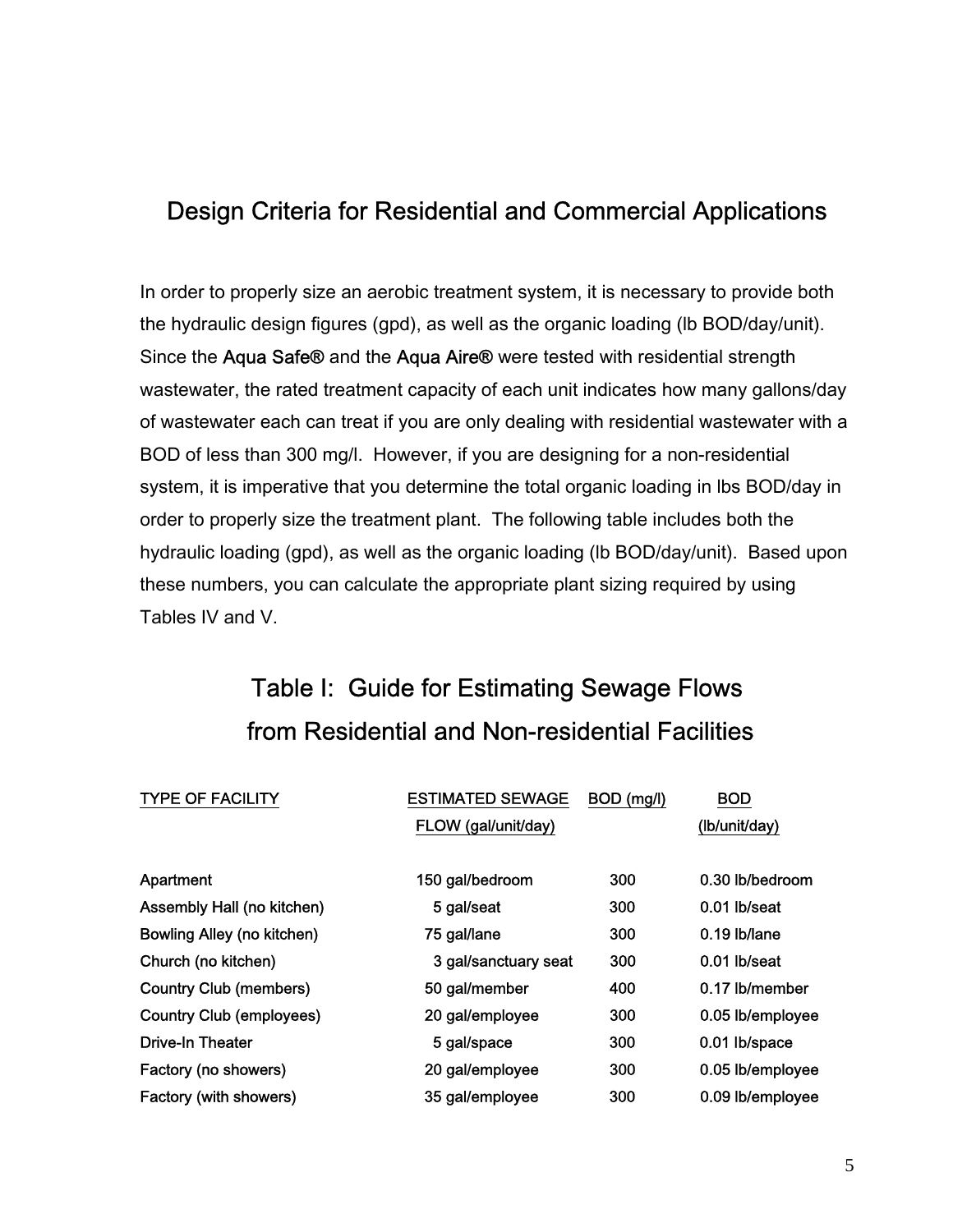| $\overline{1}$ 000 OCIVIC Lagillics (VValch Tilclers should always be provided for any lood service)   |                          |     |                      |
|--------------------------------------------------------------------------------------------------------|--------------------------|-----|----------------------|
| <b>Ordinary Restaurant</b>                                                                             | 50 gal/seat              | 800 | 0.33 lb/seat         |
| 24-Hour Restaurant                                                                                     | 75 gal/seat              | 800 | 0.50 lb/seat         |
| <b>Freeway Restaurant</b>                                                                              | 100 gal/seat             | 800 | $0.67$ /seat         |
| Tavern (limited food)                                                                                  | 30 gal/seat              | 400 | 0.10 lb/seat         |
| Carry-out (single-service)                                                                             | 50 gal/seat              | 800 | 0.33 lb/seat         |
| <b>Fast Food Chain</b>                                                                                 | 100 gal/seat             | 800 | 0.67 lb/seat         |
| Hospital (not incl. personnel)                                                                         | 200 gal/bed              | 400 | 0.70 lb/bed          |
| Hospital personnel (additional)                                                                        | 20 gal/employee          | 300 | 0.05 lb/employee     |
| Laundry (coin-operated)                                                                                | 400 gal/machine          | 600 | 2.00 lb/machine      |
| (NOTE: Aerobic treatment systems are not appropriate when the total flow consists of only grey water.) |                          |     |                      |
| <b>Mobile Home Park</b>                                                                                | 200 gal/space            | 300 | 0.50 lb/space        |
| Motel and Hotel (standard)                                                                             | 150 gal/room             | 300 | 0.38 lb/space Resort |
| hotel, cottage                                                                                         | 75 gal/room              | 300 | 0.19 lb/room         |
| Add for self-service laundry                                                                           | 400 gal/machine          | 600 | 2.00 lb/machine      |
| Nursing Home (no kitchen /laundry)                                                                     | 100 gal/bed              | 400 | 0.30 lb/bed          |
| Nursing Home personnel (add'l)                                                                         | 20 gal/employee          | 300 | 0.05 lb/employee     |
| Office Building (per 8 hour shift)                                                                     | 20 gal/employee          | 300 | 0.05 lb/employee     |
| <b>Service Station</b>                                                                                 | 250 gal/urinal or toilet | 300 | 0.63 lb/fixture      |
| Schools:                                                                                               |                          |     |                      |
| Day-type                                                                                               | 15 gal/student           | 300 | 0.04 lb/student      |
| Add for showers                                                                                        | 5 gal/student            | 300 | 0.01 lb/student      |
| Add for cafeteria                                                                                      | 5 gal/meal               | 600 | 0.03 lb/meal         |
| Add for employees                                                                                      | 15 gal/employee          | 300 | 0.04 lb/employee     |
| <b>Boarding School</b>                                                                                 | 75 gal/student           | 300 | 0.19 lb/student      |
| Shopping Center (no food service                                                                       | 100 gal/1000 sq.ft.      | 400 | 0.30 lb/1000 sq.ft.  |
| or laundry)                                                                                            | of floor space           |     |                      |
| <b>Travel Trail or RV Park:</b>                                                                        |                          |     |                      |
| w/out water/sewer hook-ups                                                                             | 75 gal/space             | 400 | 0.25 lb/space        |
| with water/sewer hook-ups                                                                              | 100 gal/space            | 400 | 0.30 lb/space        |

Food Service Facilities (Water meters should always be provided for any food service)

NOTE: This Table is only a guide to be used when State/local sizing criteria are not available. Otherwise, follow your State and local requirements.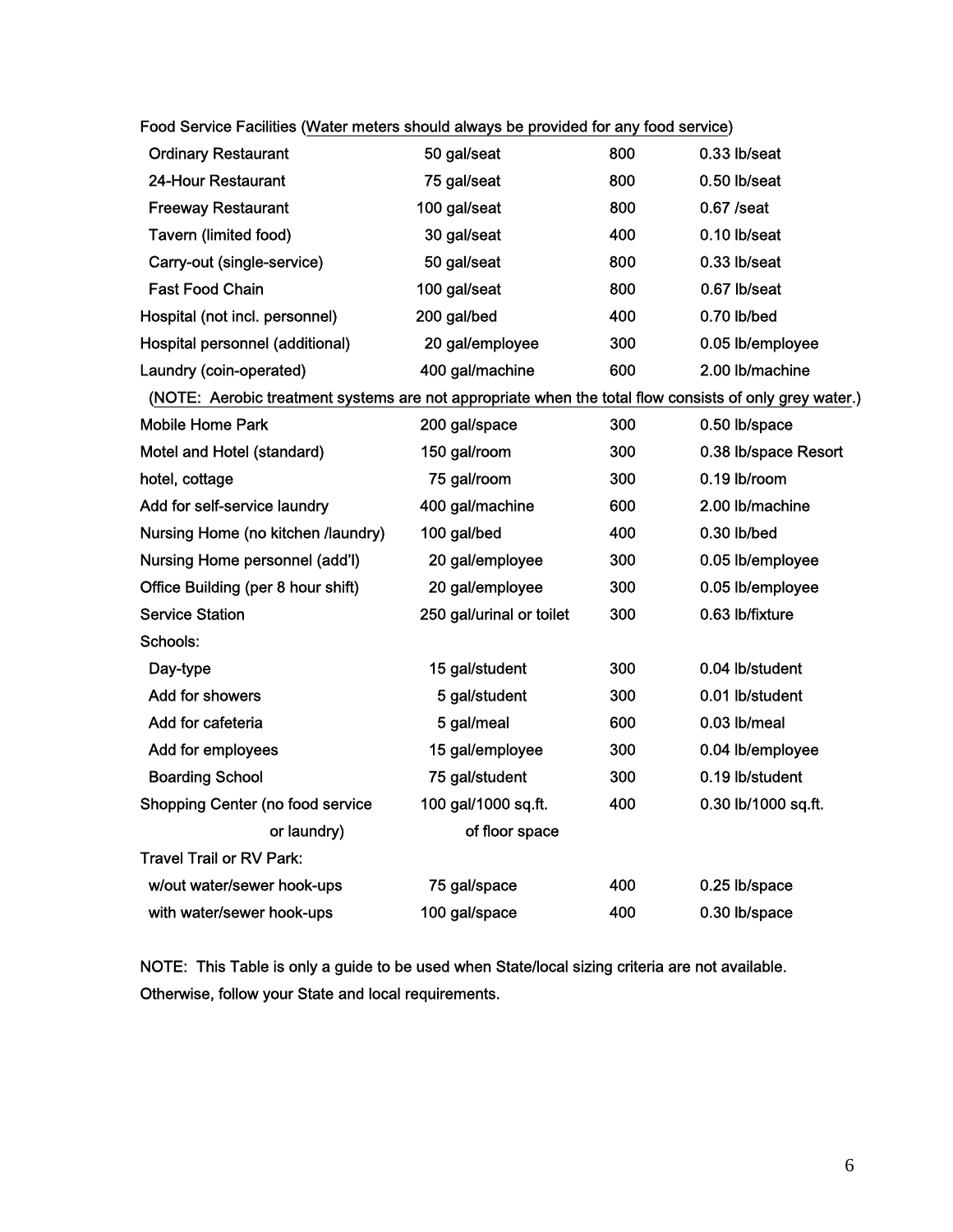Design Guidelines

## For

## Residential Applications, Including:

- Single-family
- Multiple-family
- Cluster Systems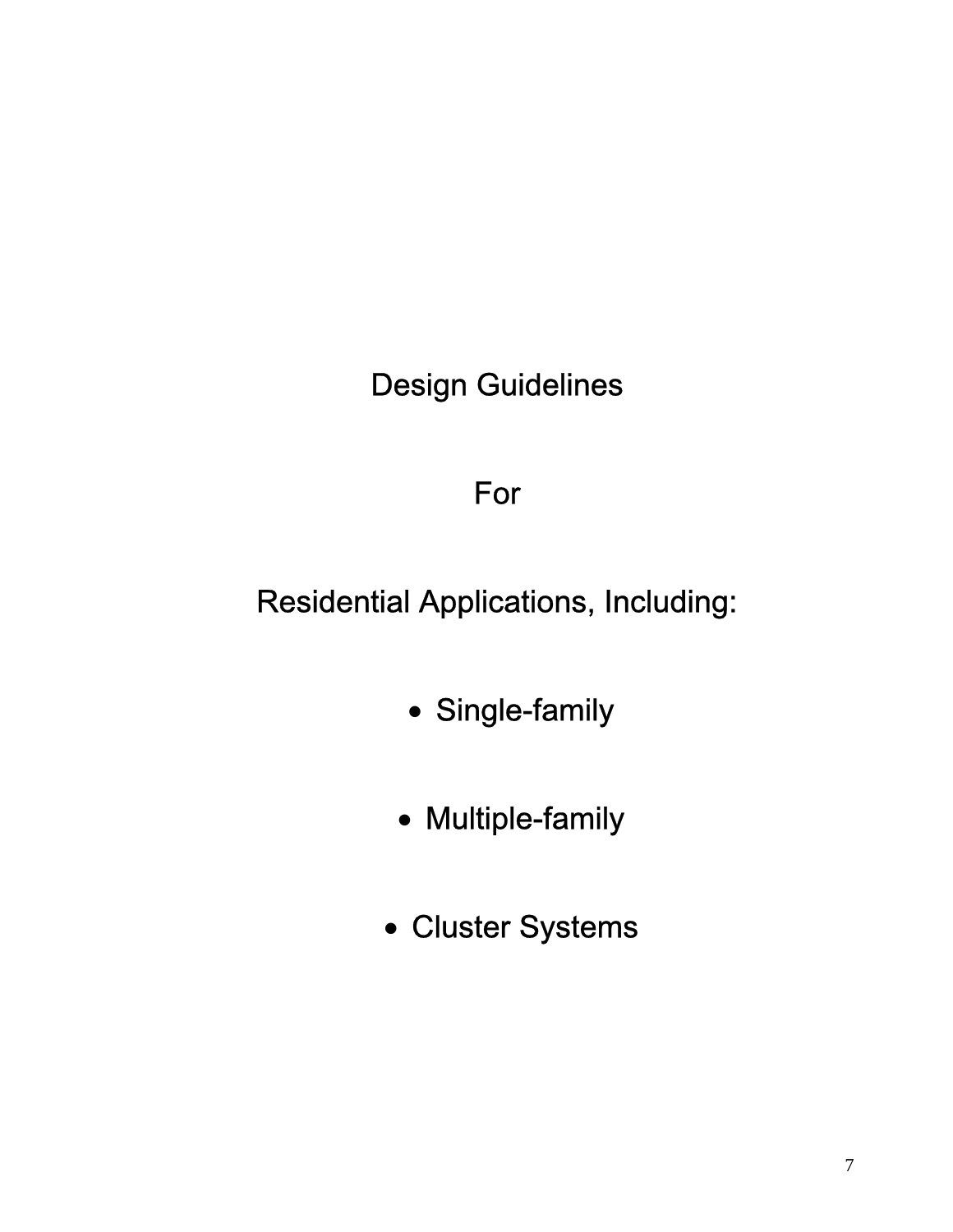### Residential Applications

#### Pre-Treatment Chambers:

Both the Aqua Safe® and the Aqua Aire® are certified to be used for residential applications either with a pre-treatment tank prior to the aeration chamber or without a pre-treatment tank. Some of the different plant models have an attached pre-treatment chamber (i.e. AS500+5DUO and the AA500-35). Other models do not have a pretreatment chamber attached, but can incorporate a separate pre-treatment tank installed prior to the aerobic plant. When a separate pre-treatment tank is used, it should have a capacity equal to 50-100% of the design daily flow. The minimum capacity should be at least 325 gallons. Tables II and III give the recommended capacities for pre-treatment tanks for the different plant capacities.

The use of a pre-treatment chamber will usually improve the long-term operation and maintenance of the aerobic system by trapping grease, oils and other nonbiodegradable materials. These materials do not readily break down and therefore can continue to accumulate in the aeration chamber, requiring more frequent pumping. A pre-treatment chamber can also help to buffer "shock" loading caused by heavy laundry use, garbage disposals or the possible occurrence of cleaning agents or disinfectants. A pre-treatment chamber may also help to minimize the effects of some medications. However, it is never advisable to dispose of medications and disinfectants into your treatment system if it can be avoided.

#### Intermittent Use (i.e. weekend or seasonal use):

Both the Aqua Safe® and the Aqua Aire® can be used for residences that are not occupied on a year round basis. These include weekend get-aways, winter or summer cottages and other residential properties with limited use. For these applications, it is usually not advisable to install a pre-treatment tank. If a pretreatment chamber is used, it should not exceed 50% of design capacity of the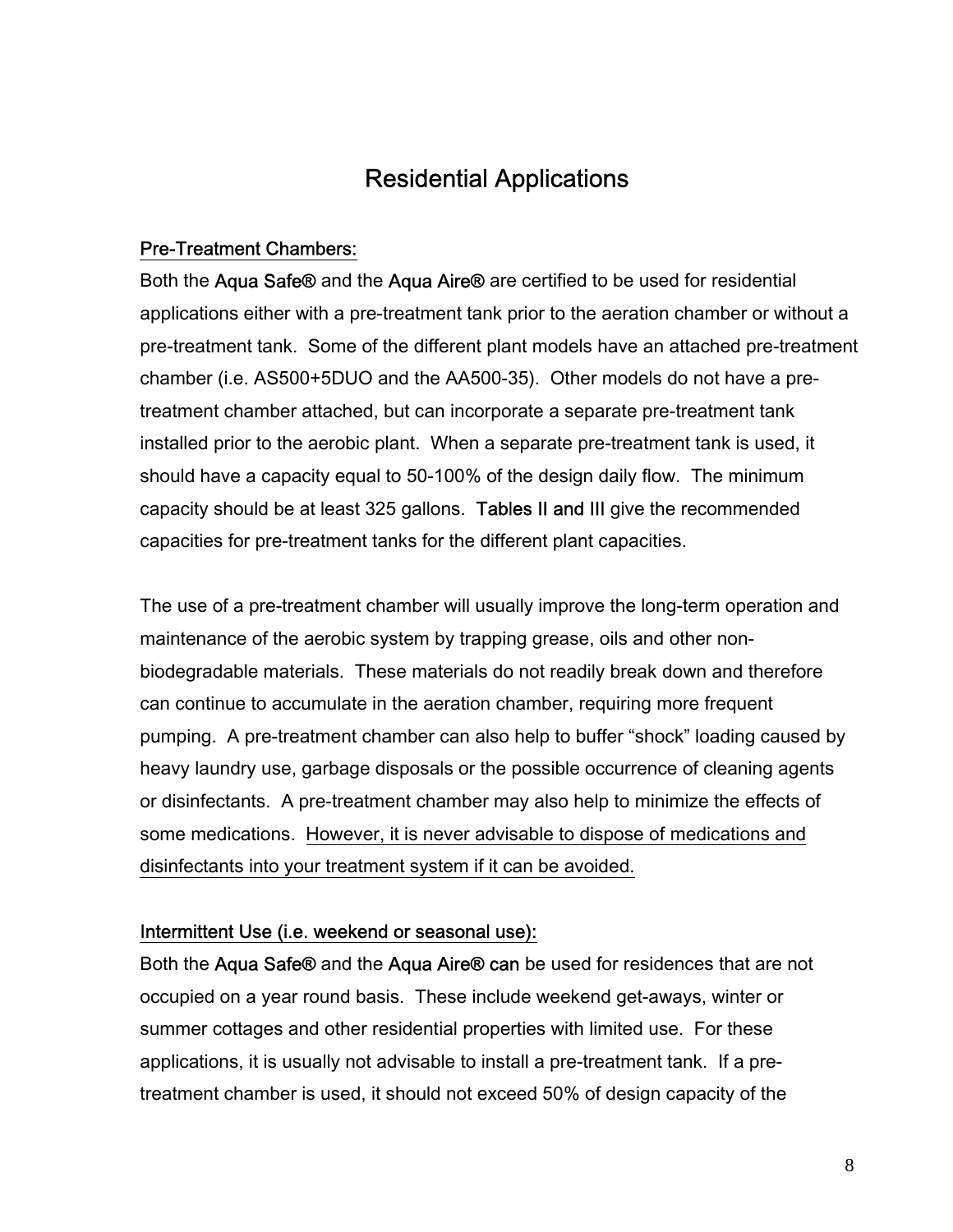treatment plant, with a minimum capacity of 325 gallons. Intermittent use installations normally maintain a fairly low level of aeration chamber solids. In this regard, the plant typically operates like a new installation and may be affected by "shock" loads. Refer to Appendix A for recommendations on the operation and maintenance, including start-up/shut-down procedures, for seasonal facilities.

#### Heavy Use Applications (i.e. rental condominiums)

Frequently, rental property (especially houses and condos located near the seacoasts) have a much higher occupancy than would be expected for the same property if it were owner-occupied. A three bedroom condo may be rented to as many as 8-10 people, for extended periods of time. Such rental properties are characterized by heavy water usage from showers and laundry. For these types of applications, it may be necessary to install a larger plant than would normally be required for the same building if it was owner-occupied. In all cases, it is advisable to install a pre-treatment tank prior to the Aqua Safe® or Aqua Aire® plant.

## Table II: Pre-treatment Tank: Single Family Dwellings

| # of Bedrooms | <b>Pre-treatment tank*</b> | Min. capacity of Aqua Safe®/Aqua Aire®** |
|---------------|----------------------------|------------------------------------------|
| $1 - 2$       | None recommended           | 500 gpd                                  |
| 3             | 325-500                    | 500 gpd                                  |
| 4             | 450-600                    | 600 gpd                                  |
| 5             | 750                        | 750 gpd                                  |

\* A pre-treatment tank should always be used on any residence with a garbage disposal. \*\* These capacities are based upon 150 gal/bedroom. You need to contact your State or local regulatory authority to determine if your local sizing requirements are different.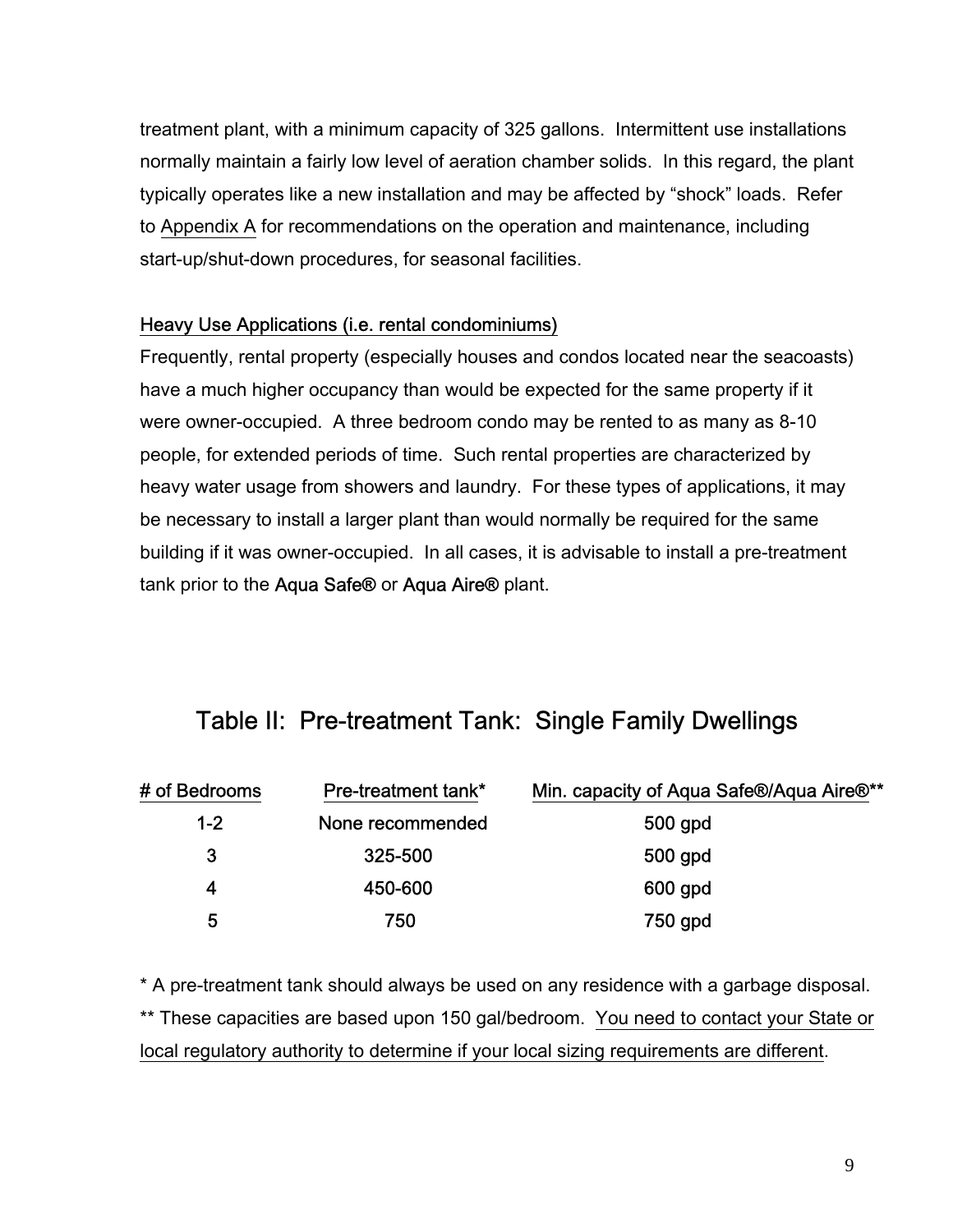NOTE: The design capacity of the treatment plant indicates the **maximum** daily or hourly sewage flow that the plant can treat. In most cases, the design average flow (D.A.F.) should be no more than 2/3 of the anticipated peak flow. Due to intermittent heavy hydraulic loading, it may be necessary to provide flow equalization. Refer to Appendix B, or contact the factory for recommendations

### Multiple Family Dwellings

Frequently, it is more economical to cluster several dwellings together and then provide treatment in a single larger treatment plant. This is especially applicable when dealing with apartments, condos and rental cabins that have a common owner. Table III provides recommended plant sizing for different configurations of dwellings. Please note that these sizing recommendations assume 150 gal/bedroom. You will need to check with your local regulatory authority for your local sizing requirements.

## Table III: Pre-Treatment Tank: Multiple Family Dwellings

## (i.e. apartments and condos that are designed in clusters)

| <b>Number of Units</b>            | <b>Recommended Size</b>                                                 | <b>Minimum Treatment</b>          |
|-----------------------------------|-------------------------------------------------------------------------|-----------------------------------|
| <b>Per Cluster</b>                | of Pre-treatment Tank                                                   | Capacity of Aqua Safe®/Aqua Aire® |
|                                   |                                                                         |                                   |
| (2 bedroom units)                 |                                                                         |                                   |
| 2 units $(600$ gpd <sup>*</sup> ) | 500 gallon                                                              | 600 GPD (AS600/AA600)             |
| 3 units (900 gpd*)                | 750 gallon                                                              | 1000 GPD (AS1000/AA1000)          |
| 4 units (1200 gpd*)               | 1000 gallon                                                             | 1200 GPD (AS 1200/AA1200)         |
| 5 units (1500 gpd*)               | 1000 gallon                                                             | 1500 GPD (AS 1500/AA1500)         |
| (3 bedroom units)                 |                                                                         |                                   |
| 2 units (900 gpd*)                | 750 gallon                                                              | 1000 GPD (AS1000/AA1000)          |
| 3 units (1350 gpd*)               | 1000 gallon                                                             | 1500 GPD (AS1500/AA1500)          |
|                                   | *Total flow/cluster = #Bedrooms/unit x 150 gal/bedroom x #Units/cluster |                                   |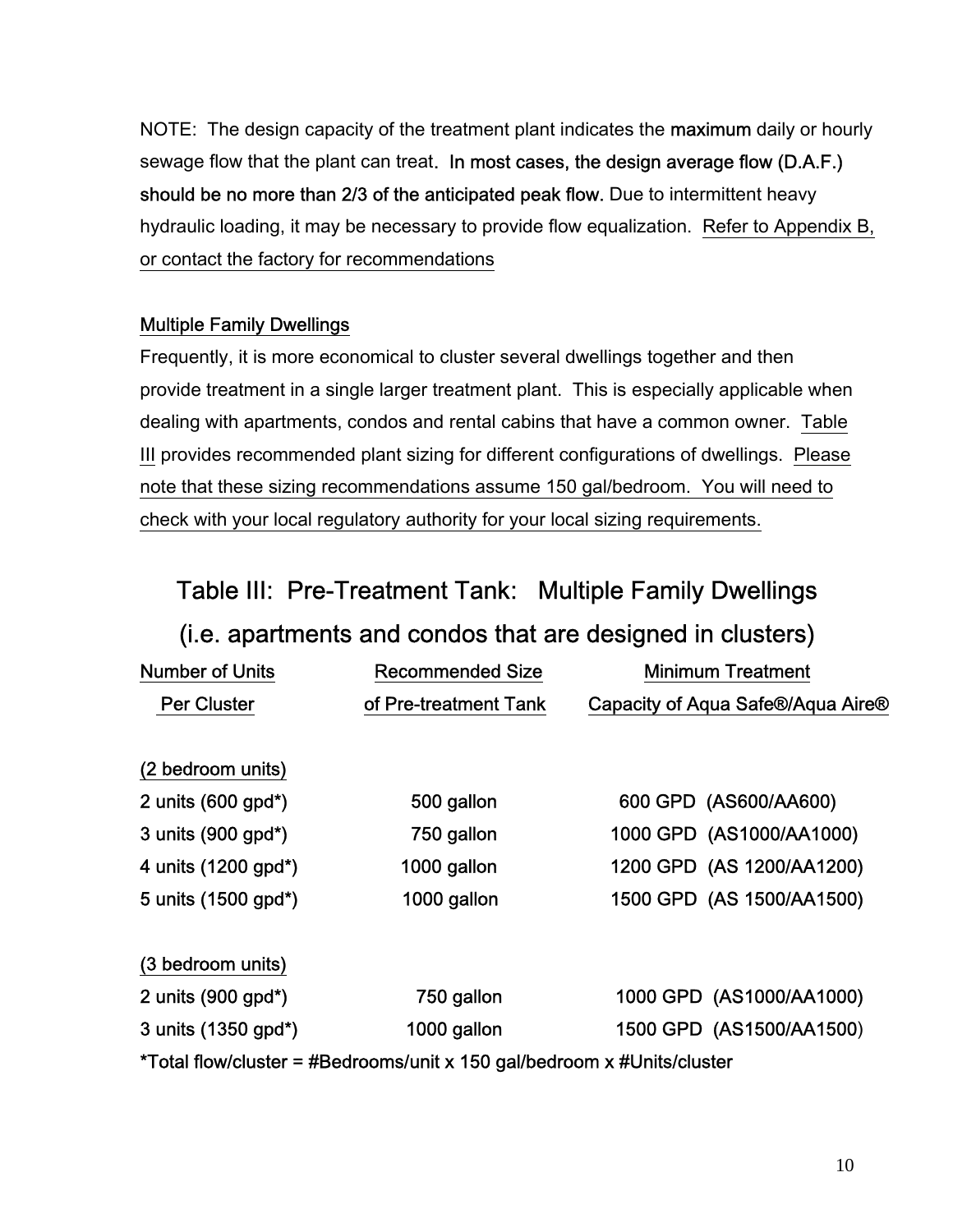**Diagram A: Typical layout of Single family system w/out pre-treatment tank** 



**Diagram B: Typical layout of Single tank family system with pre-treatment** 

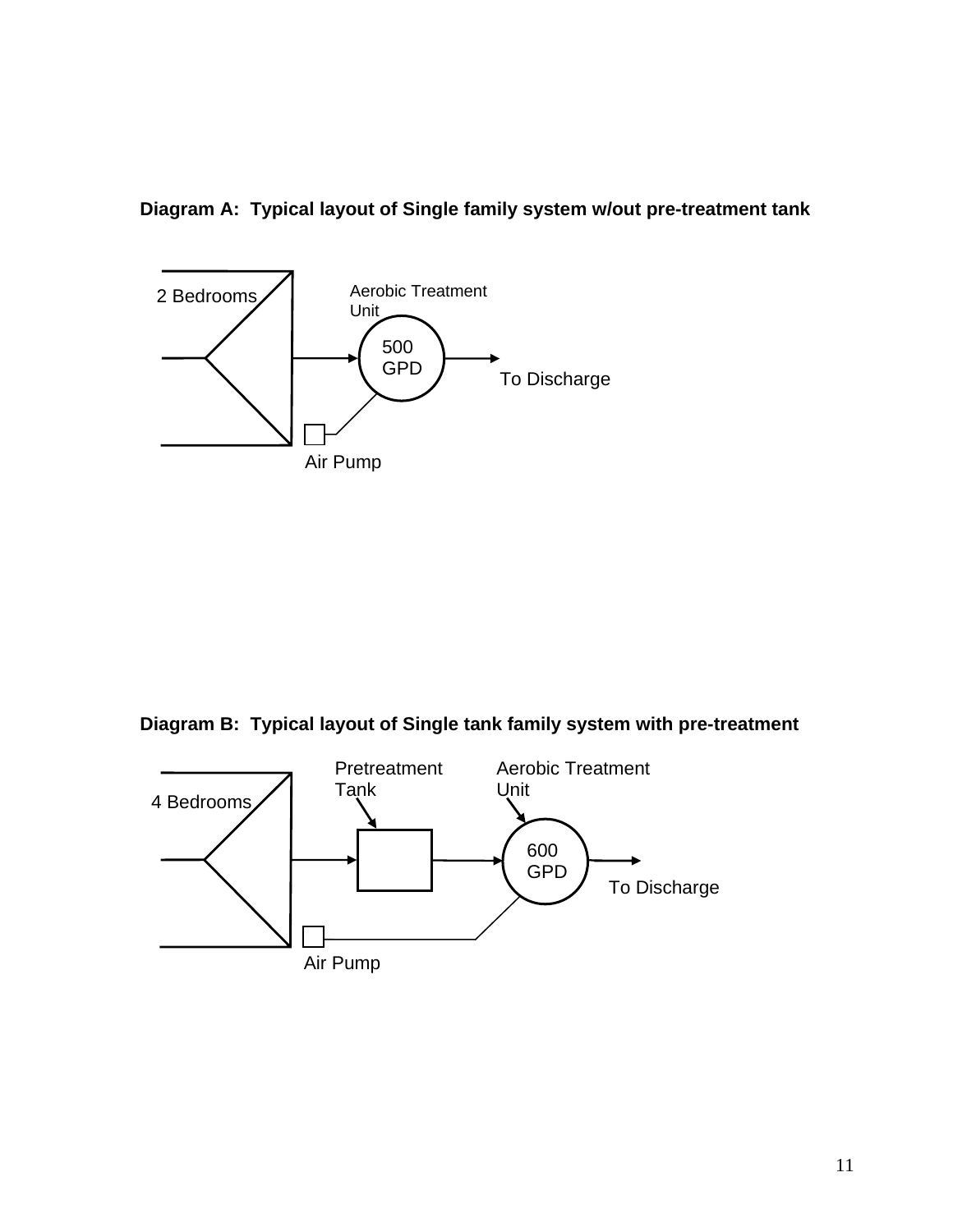

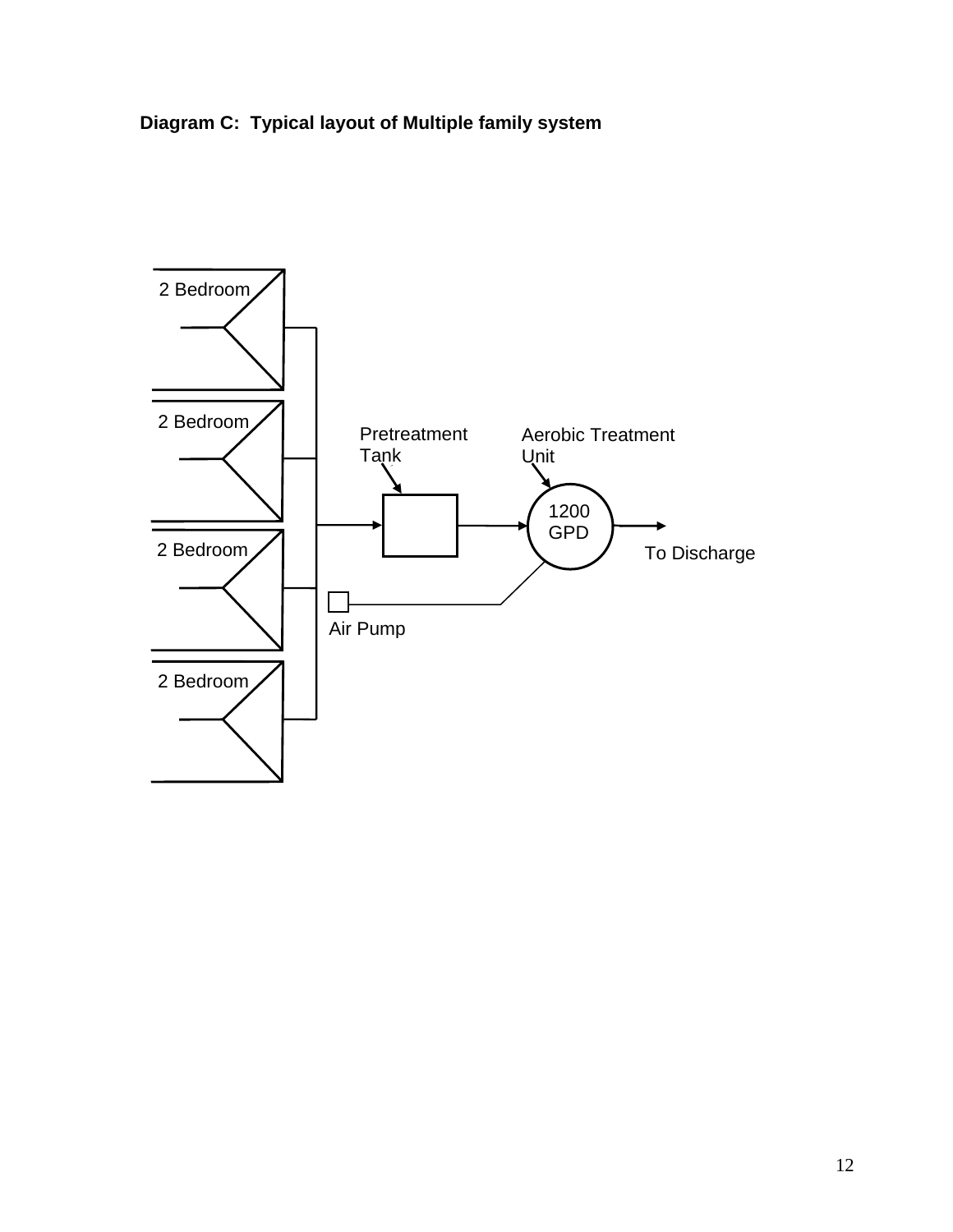Design Guidelines

## For

Commercial Applications,

Including High Strength Waste Facilities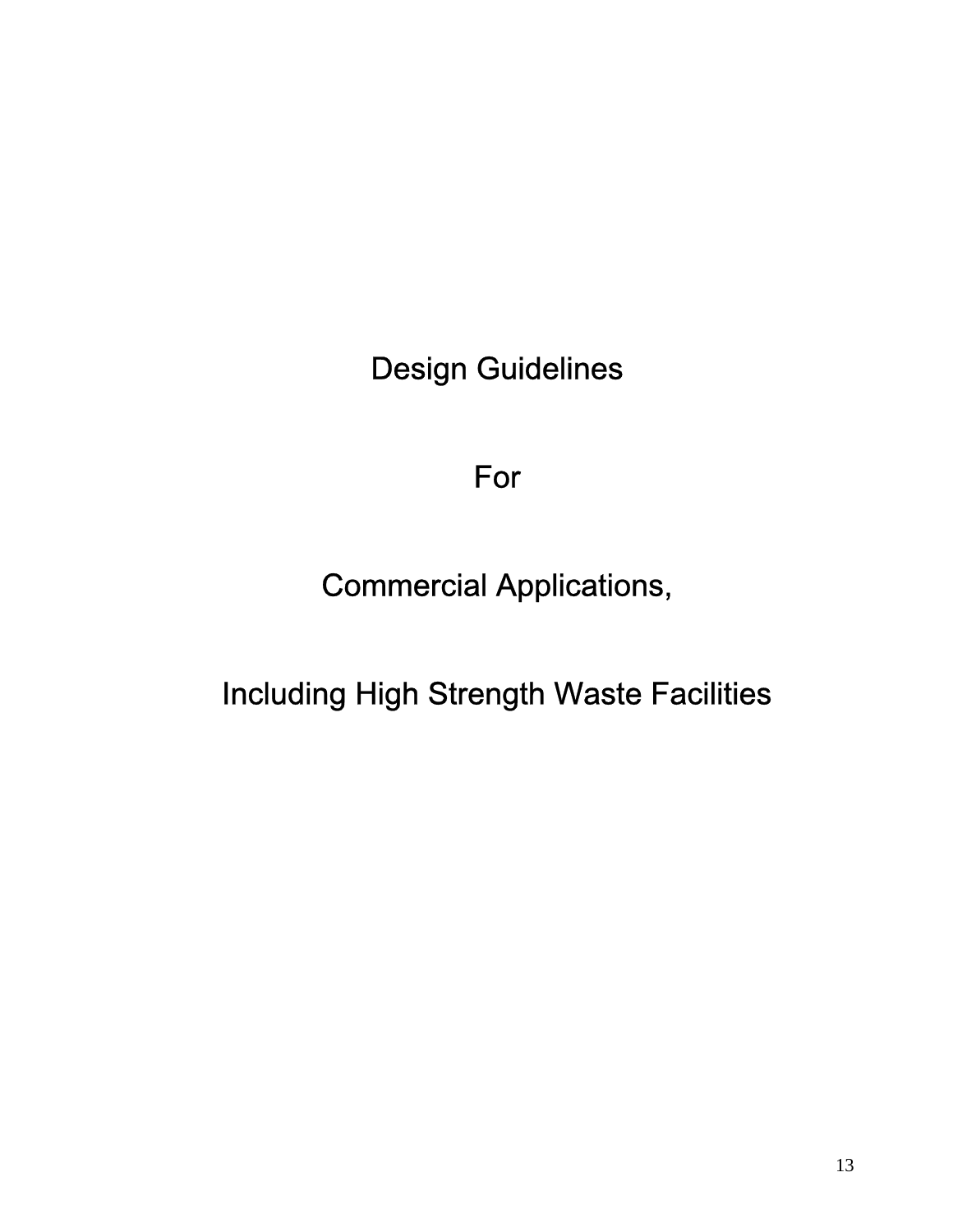## Commercial Applications (including high strength waste)

#### Design Considerations:

Both the Aqua Safe<sup>®</sup> and Aqua Aire<sup>®</sup> treatment plants can be used effectively to treat wastewater from commercial or non-residential facilities. However, it is important to understand that there are several differences between residential and non-residential (commercial) applications. These differences must be addressed in the design and maintenance of the treatment systems in order to avoid unnecessary operational problems. The following sections address these issues and describe how to design different non-residential systems.

#### Characteristics and Strength of Wastewater to be Treated:

Typically, non-residential wastewater can have a higher organic strength than domestic wastewater due to reduced dilution from a lack of grey water (i.e. showers and laundry), high strength commercial cleaning agents, stripping compounds, as well as the presence of some type of food service. At the extreme end, almost all restaurants will generate wastewater that will be several times the strength of domestic sewage. Refer to Table I for the estimated organic strength of wastewater from different types of non-residential facilities.

In the design of systems that will treat high strength waste, it is necessary to calculate the total pounds of BOD that will be generated from the installation. By using Table IV, you can calculate the total lb. BOD/day to be treated and, in turn, determine the appropriate size of plant (Aqua Safe® or Aqua Aire®) that will be required. The rated hydraulic capacities that are indicated for each model assume residential strength waste, which has a BOD of less than 300 mg/l. As the BOD increases above 300 mg/l, you will not be able to treat the rated daily flow of the plant. For example, if you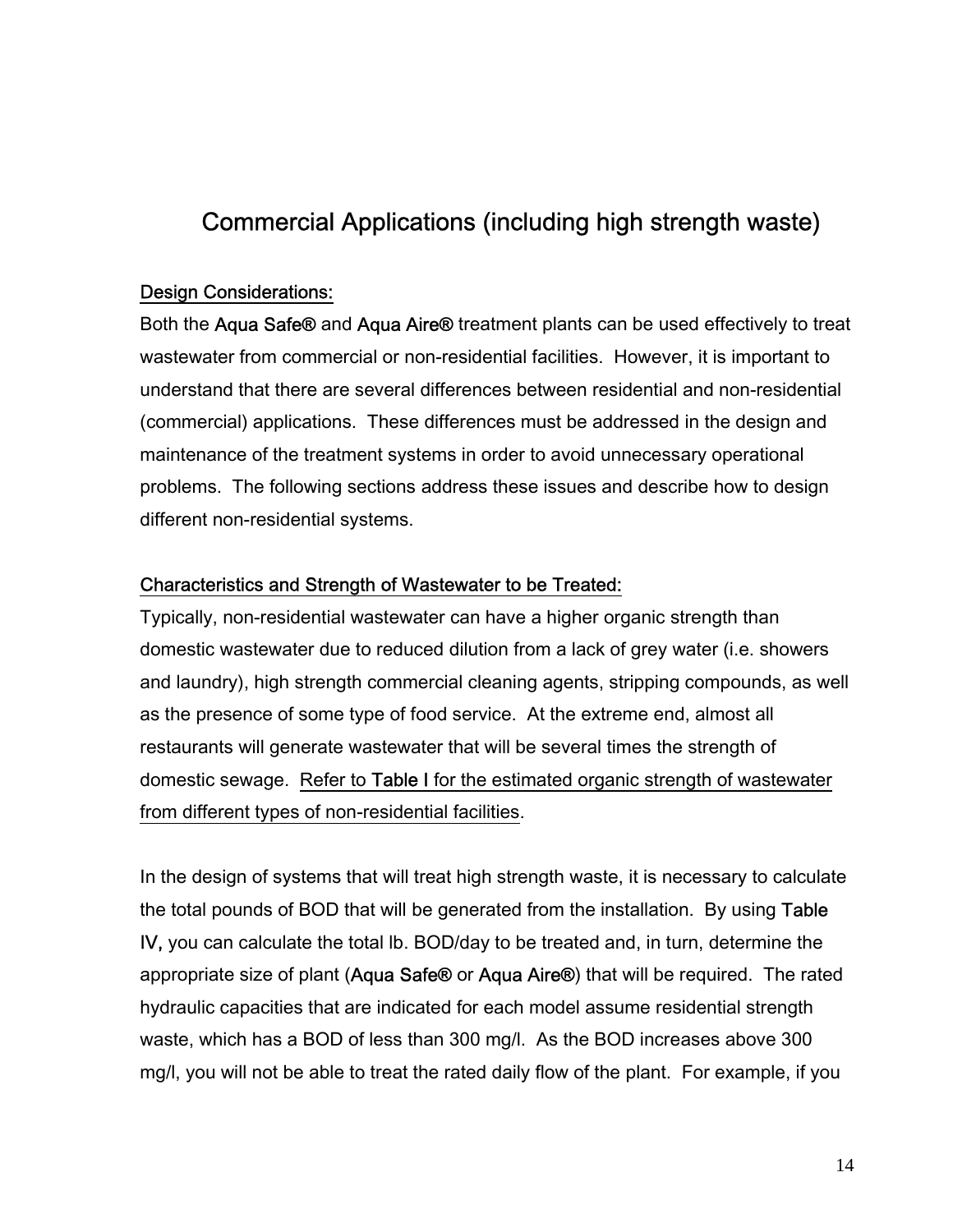are treating wastewater with a BOD of 600 mg/l, a 1000 gpd plant (AS1000 or AA1000) will only be able to treat 500 gallons of the high strength waste. This is because the higher strength wastewater requires more oxygen or longer retention time to treat or stabilize the waste.

#### Pre-treatment Facilities:

In addition to increasing treatment plant capacity as a means to address high strength wastes, it is also advisable to provide some type of pre-treatment prior to the aerobic system. This can be accomplished in one or more ways:

- Pre-treatment (trash) tank: Commercial facilities typically are subject to greater user-abuse than residential systems. In this regard, a pre-treatment or trash tank can benefit plant performance by removing non-biodegradable materials, greases, oils and other materials detrimental to plant performance. The pretreatment tank also liquefies the waste, making it more readily treated in the aerobic plant. Finally, if there are several waste streams (i.e. kitchen and restrooms) the pre-treatment tank allows mixing of these wastes to occur, reducing the "shock" effect to the treatment plant. For larger flows, it is preferable to use 2 tanks in series or a multiple compartment tank.
- Grease Trap: All food services require some type of grease removal. Generally, State or local requirements will establish specific criteria for sizing the grease traps. However, due to frequent use of emulsifying agents such as degreasers, conventional grease traps do not always remove significant amounts of the soluble grease. In these instances, it may be beneficial to aerate the grease trap in order to enhance the grease removal by air flotation. It is also advisable to pipe both the discharge from the grease trap and from the restrooms into the trash trap, which is installed prior to the aerobic tank.
- Pre-aeration Tank: For extremely high strength waste (> 600 mg/l), it is advisable to provide additional aeration ahead of the aerobic plant. This can be accomplished by installing a compressor and air line in the pre-treatment tank.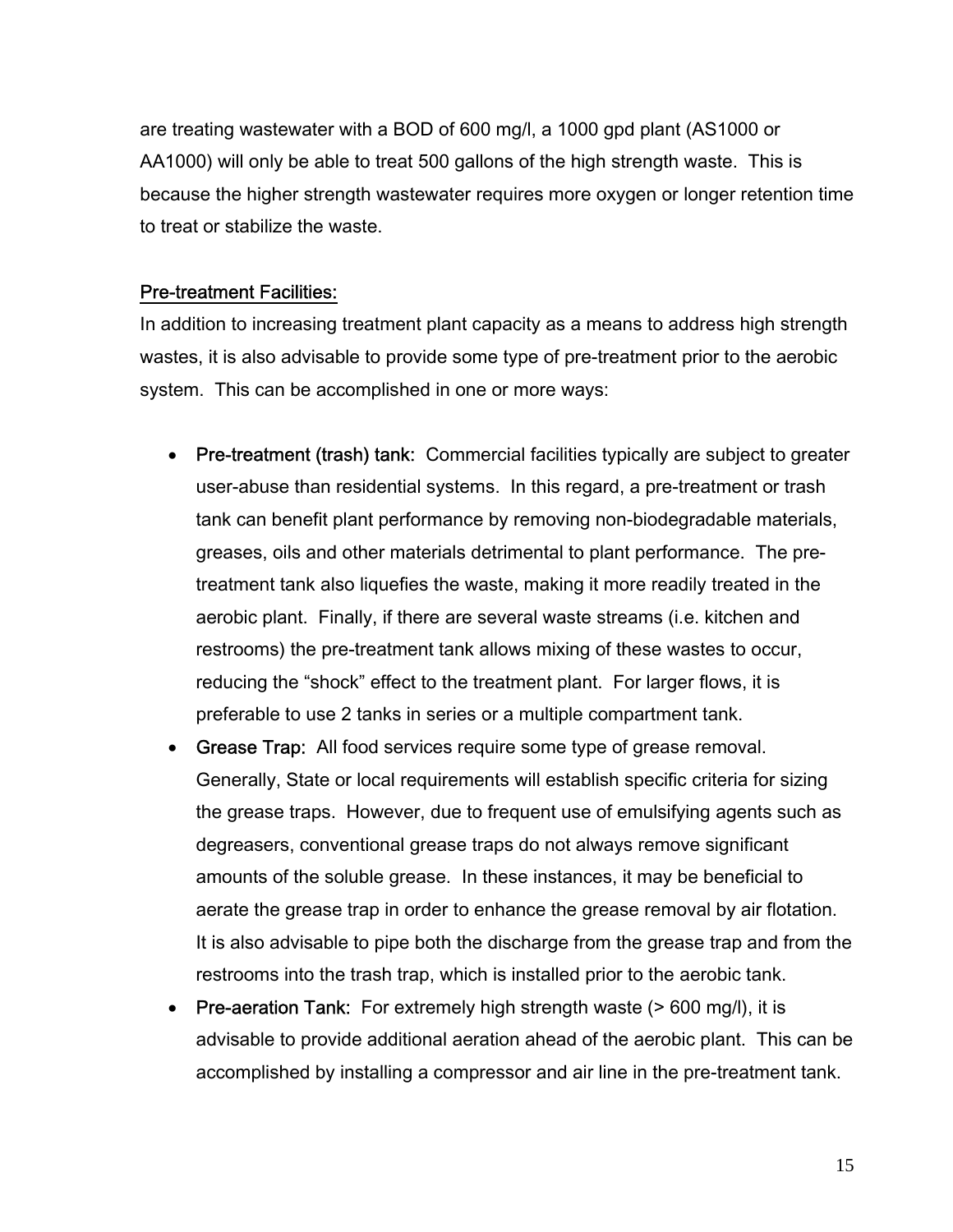This will begin the aerobic process, as well as helping to remove some of the chemical cleansers and disinfectants.

• Flow Equalization: Many commercial facilities are characterized by extreme peak loading periods. Restaurants frequently discharge the majority of their design flow during 2, or possibly, 3 meal periods. During these peak periods, the plant may become anoxic due to the demand for oxygen exceeding the volume of oxygen supplied by the compressor.

 Some facilities, such as churches, may generate the majority of their weekly flow during a few hours of a single day. Even office buildings, especially larger ones, discharge the majority of their daily flow during two or three peak periods (lunch and break periods) within an 8 hour operating day. Schools and daycare centers also have several peak periods during a short daily operating time. They also must accommodate lunch periods and showers. Hospitals and nursing homes are also subject to extreme peak loading periods, in addition to the use of medications and sanitizing agents.

 To allow the aerobic plant to operate at its most optimum level, it is advisable to provide flow equalization prior to the plant. This requires the installation of a surge tank equal to at least 100% of the design peak flow. The sewage pumps installed in the surge tank are set to operate on a timed basis. Typically, the pump will dose 15-20 gallons/dose, at a frequency of 20-30 minute intervals.

• Cluster Series of Aerobic Treatment Units: For design flows that exceed 1500 gpd (domestic strength waste), multiple aerobic treatment plants can be installed in parallel. This will allow for the design of treatment systems to handle daily flows up to 9000 gpd. Refer to Tables  $X$  and  $X$ I for specifications on the Aqua Safe® and Aqua Aire® Cluster Series.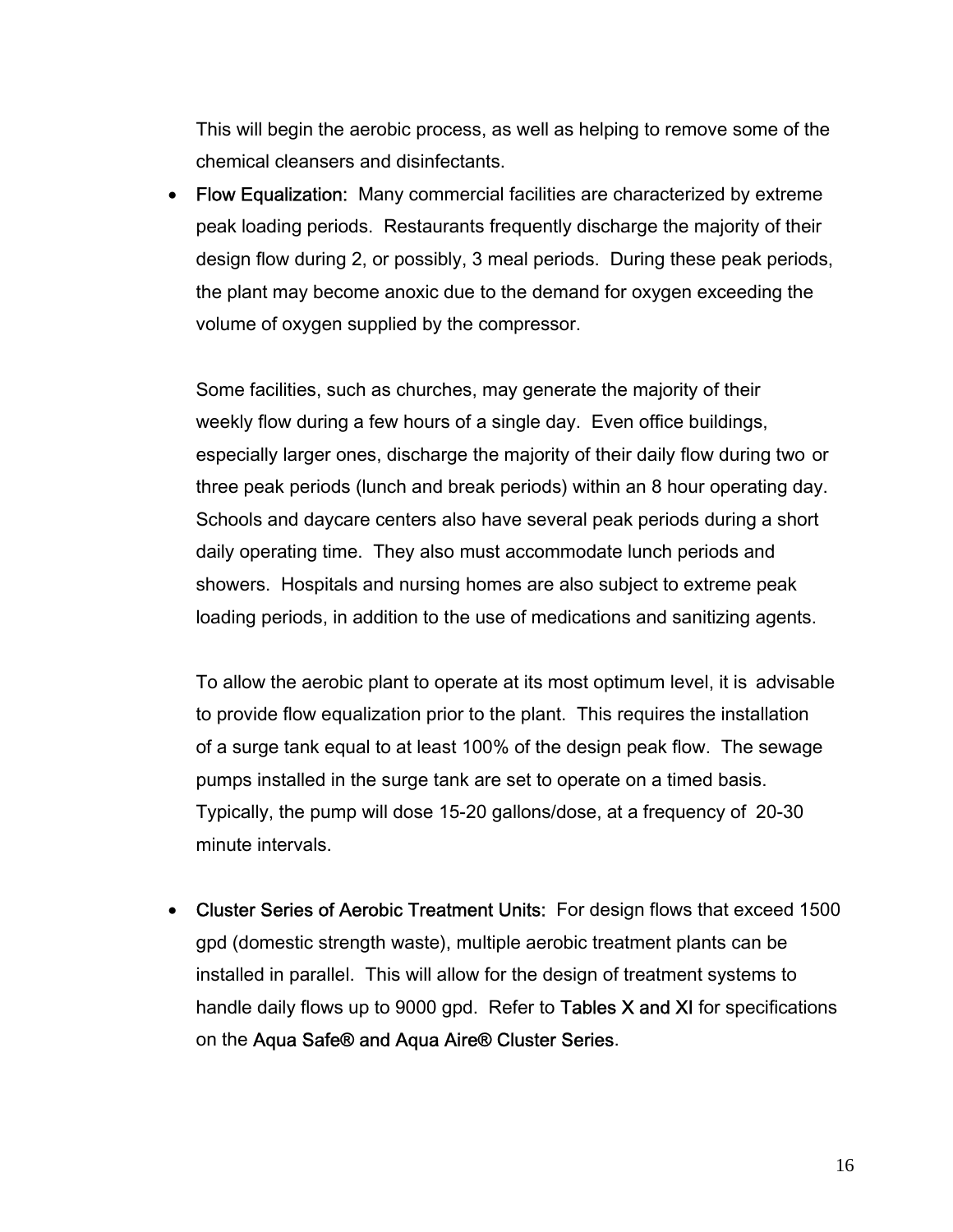## TABLE IV: Plant Sizing Guide for Aqua Safe® and Aqua Aire® Cluster Systems/Commercial (domestic strength waste)

The following chart provides the minimum hydraulic capacities of the Aqua Safe®/Aqua Aire® plants, as well as the recommended size of the pre-treatment tank for light commercial applications (without foodservice or laundry), and cluster systems (residential). These recommendations only apply to facilities with a waste strength < 300 mg/l BOD.

|                    | <b>Recommended Size of</b> | <b>Minimum Capacity of Daily</b> |
|--------------------|----------------------------|----------------------------------|
| <b>Flow</b>        | <b>Pre-treatment Tank*</b> | Aqua Safe®/Aqua Aire®            |
|                    |                            |                                  |
| $0 - 500$ gpd      | 350 gallon                 | 500 gpd (AS500/AA500)            |
| $501 - 600$ gpd    | 450 gallon                 | 600 gpd (AS600/AA600)            |
| $601 - 750$ gpd    | 750 gallon                 | 750 gpd (AS750/AA750)            |
| $751 - 800$ gpd    | 750 gallon                 | 800 gpd (AS800/AA800)            |
| $801 - 1000$ gpd   | 1000 gallon                | 1000 gpd (AS1000/AA1000)         |
| $1001 - 1200$ gpd  | 1000 gallon                | 1200 gpd (AS1200/AA1200)         |
| 1201 – 1500 gpd    | 1000 gallon                | 1500 gpd (AS1500/AA1500)         |
| 1501 - 2000 gpd ** | 1500 gallon                | (2) 1000 gpd (AS1000/AA1000)     |
| 2001 – 2400 gpd ** | 1500 gallon                | (2) 1200 gpd (AS1200/AA1200)     |
| 2401 - 3000 gpd ** | 1750 gallon                | (2) 1500 gpd (AS1500/AA1500)     |
| 3001 - 3600 gpd ** | 2000 gallon                | (3) 1200 gpd (AS1200/AA1200)     |
| 3601 – 4500 gpd ** | 2500 gallon                | (3) 1500 gpd (AS1500/AA1500)     |
| 4501 – 6000 gpd ** | 3000 gallon                | (4) 1500 gpd (AS1500/AA1500)     |

\*For the larger flows, it is recommended that two (2) pre-treatment tanks in series be used. For example: 2, 1500 gallon pre-treatment tanks = 3000 gallons.

\*\*Refer to Tables IX and X for specifications on the Aqua Safe® and Aqua Aire® Cluster Series.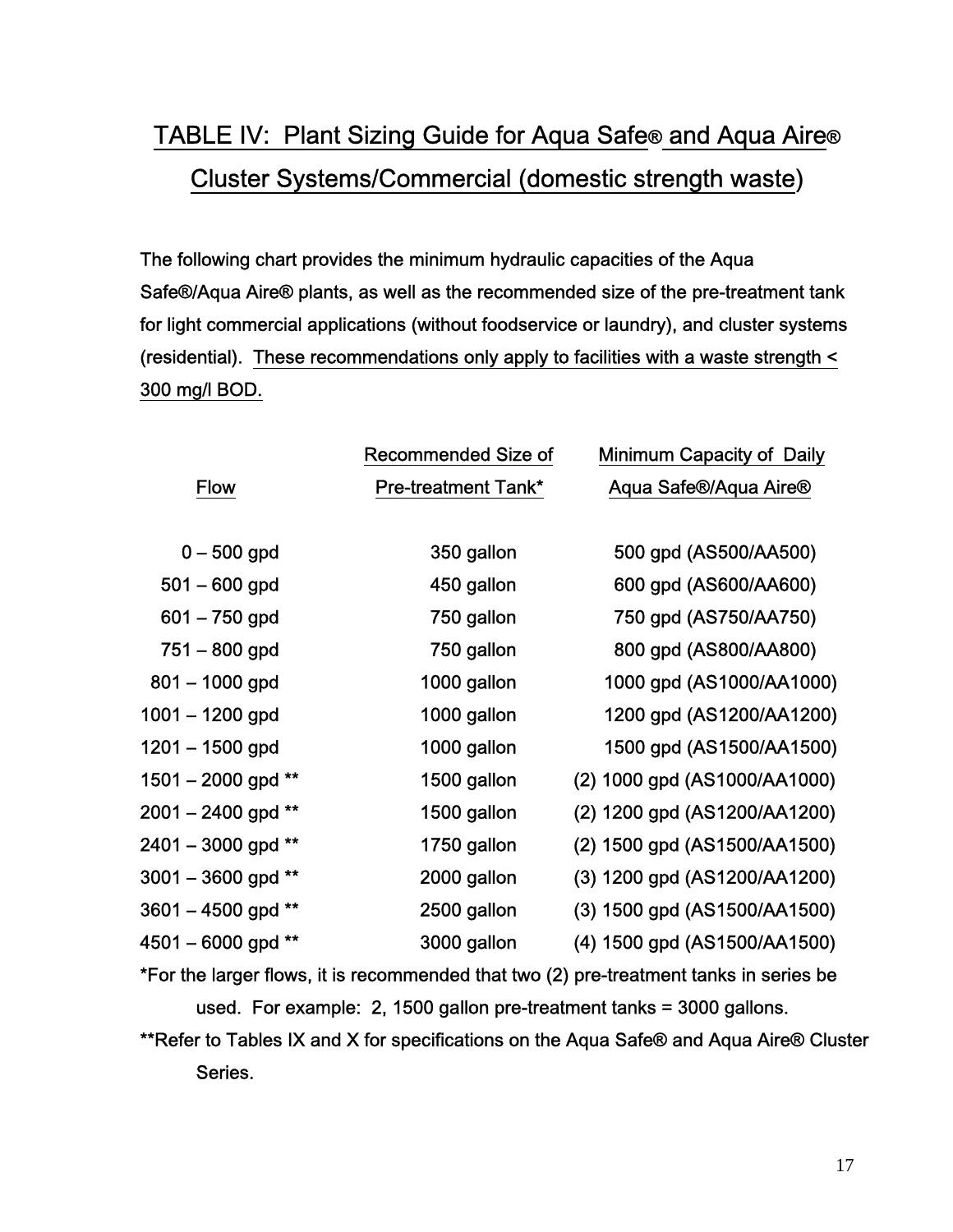### Table V, Treatment Capacity (lb/BOD/day) for each model of the

### Aqua Safe® and Aqua Aire®

#### Aqua Safe® **Aqua Aire®** Aqua Aire®

|  | Aqua Aire |  |
|--|-----------|--|
|  |           |  |

| Model AS $500 =$  |     | 1.25 lb BOD/day |
|-------------------|-----|-----------------|
| Model AS 600      | $=$ | 1.50 lb BOD/day |
| Model AS $750 =$  |     | 1.85 lb BOD/day |
| Model AS $800 =$  |     | 2.00 lb BOD/day |
| Model AS $1000 =$ |     | 2.50 lb BOD/day |
| Model AS $1200 =$ |     | 3.00 lb BOD/day |
| Model AS $1500 =$ |     | 3.75 lb BOD/day |

| Model AS $500 = 1.25$ lb BOD/day  | Model AA 500 = $1.25$ lb BOD/day  |  |
|-----------------------------------|-----------------------------------|--|
| Model AS $600 = 1.50$ lb BOD/day  | Model AA $600 = 1.50$ lb BOD/day  |  |
| Model AS $750 = 1.85$ lb BOD/day  | Model AA $750 = 1.85$ lb BOD/day  |  |
| Model AS $800 = 2.00$ lb BOD/day  | Model AA $800 = 2.00$ lb BOD/day  |  |
| Model AS $1000 = 2.50$ lb BOD/day | Model AA $1000 = 2.50$ lb BOD/day |  |
| Model AS $1200 = 3.00$ lb BOD/day | Model AA $1200 = 3.00$ lb BOD/day |  |
| Model AS $1500 = 3.75$ lb BOD/day | Model AA $1500 = 3.75$ lb BOD/day |  |

### Table VI, Calculating the Organic Loading (lbs/BOD/day)

Total lbs of BOD = (a) GPD  $X$  (b) mg/l BOD  $X$  8.34 lb/gal. 1,000,000

(a) = Daily Average Flow (D.A.F.) in gallons/day (refer to State/local Code)

(b) = Concentration of BOD in mg/l (refer to Table I)

Example: 20 seat restaurant = 20 seats x 50 gal/seat (from Table I) = 1000gpd BOD loading = 1000 gpd x 800 mg/l (from Table I) x 8.34 lb/gal 1,000,000

#### $= 6.7$  lb BOD/day

Note: Another way to calculate the daily BOD loading is to multiply the number of seats (20) by 0.35 lb BOD/seat (from Table I): 20 seats x 0.35 lb BOD/day  $= 7$  lb/day.)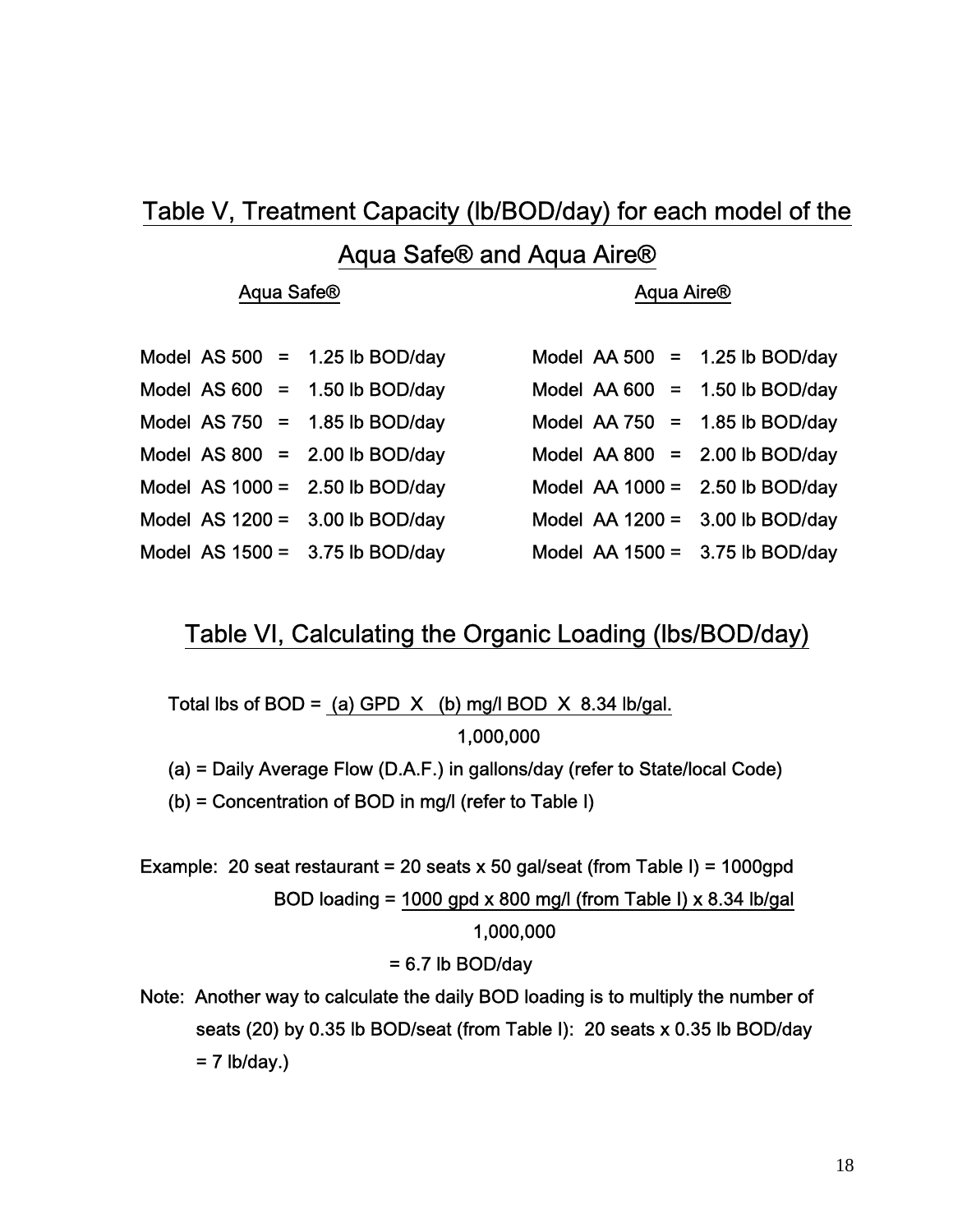## Table VII: Determination of the number and models of Aqua Safe® or Aqua Aire® plants to be used for BOD loadings exceeding 3.75 lb BOD/Day

- (1) Calculate the total lbs. of BOD to be treated.
- (2) Divide the total lbs/day of BOD to be treated, by the lbs/BOD/treatment plant for the Aqua Safe® or Aqua Aire® model that will allow you to use the fewest plants in order to equal or slightly exceed the minimum required lbs of BOD/day.

Example:

To determine the number of plants (and the model), divide the total lb BOD/day to be treated (i.e. 6.7 lb BOD) by the total lb BOD/day that can be treated by a Model AS 1500 (i.e. 3.75 lb BOD/day). Whenever this results in a fraction, always go to the next higher whole number.

6.7 lb BOD/day  $= 1.8$  (therefore, it will require 2, AS 1500 plants) 3.75 lb BOD/day (Model AS 1500)

(Refer to Tables IX and X: Aqua Safe® and Aqua Aire® Cluster Series)

Occasionally, a designer may wish to use smaller plants to provide the required treatment capacity. Although, this will require more individual plants, it will allow for future expansion of the treatment system to be accomplished more gradual increments. Regardless of the size and number of the individual plants that comprise the total treatment system, the total treatment capacity must equal or exceed the total BOD requirements of the facility during peak operating periods.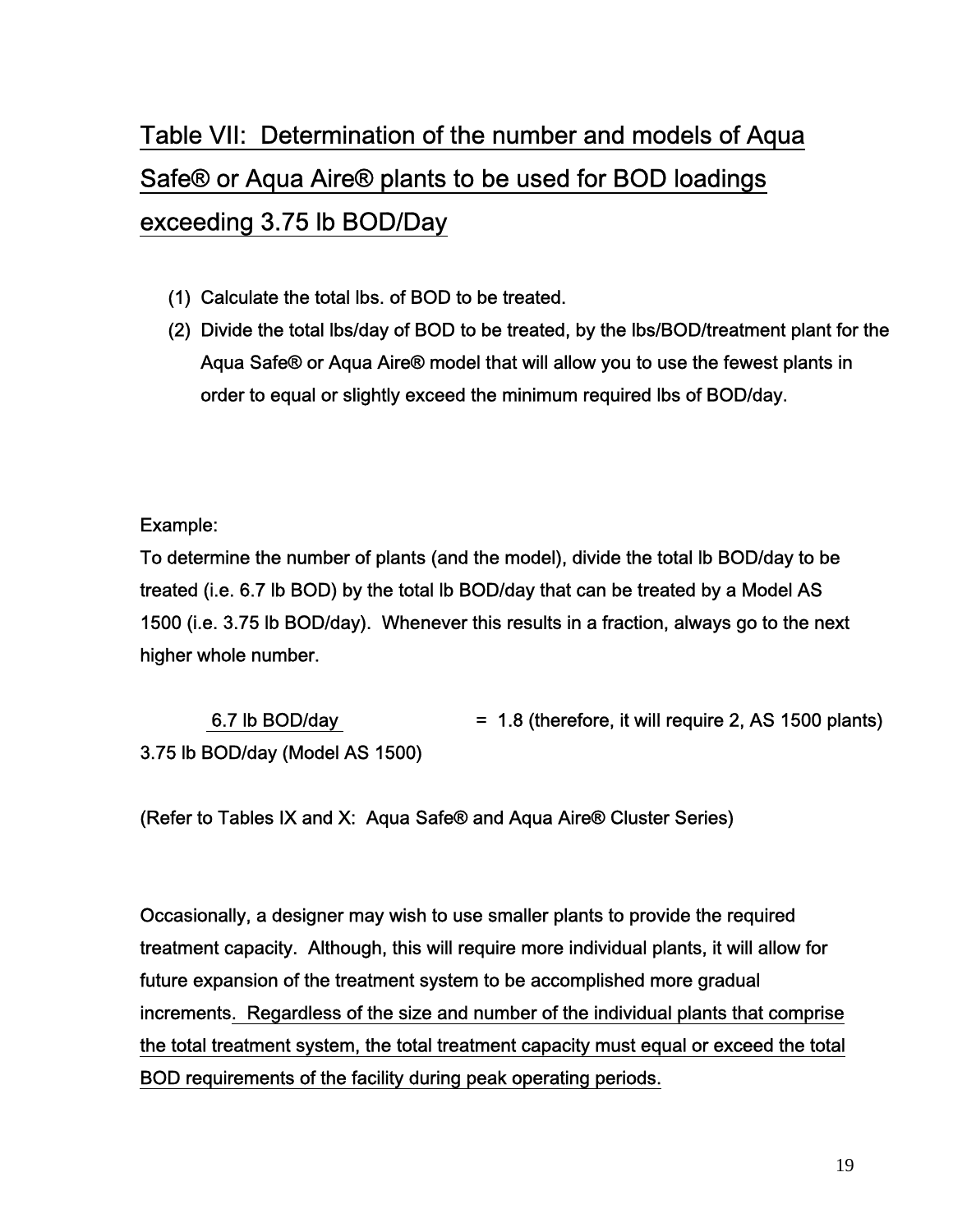## TABLE VIII: Plant Sizing Guide for Commercial and High Strength Waste Applications (BOD>300 mg/l)

Note: The following Table is to be used to size system components of facilities that generate high strength waste discharges that exceed 300 mg/l. Typically, this will apply to food service facilities.

| (Column 1)         | (Column 2)          | (Column 3)         | (Column 4)   | (Column 5)        | (Column 6)             |
|--------------------|---------------------|--------------------|--------------|-------------------|------------------------|
| Avg. Daily Loading | <b>Peak Loading</b> | <b>Grease Trap</b> | Pre-aeration | <b>Surge Tank</b> | <b>Treatment Plant</b> |
| Ib BOD/Day         | Ib BOD/Day          | (if required)      | Tank         | Capacity          | <b>Models</b>          |
|                    |                     |                    |              |                   |                        |
| 0.85 lb BOD        | 1.25 lb BOD         | 750 gal.           | 750 gal.     | 1000 gal          | (1) AS/AA 500          |
| 1.00 lb BOD        | 1.50 lb BOD         | 750 gal.           | 750 gal.     | 1000 gal.         | (1) AS/AA 600          |
| 1.25 lb BOD        | 1.85 lb BOD         | 750 gal.           | 750 gal.     | 1000 gal.         | (1) AS/AA 750          |
| 1.35 lb BOD        | 2.00 lb BOD         | 750 gal.           | 750 gal.     | 1000 gal.         | (1) AS/AA 800          |
| 1.65 lb BOD        | 2.50 lb BOD         | 1000 gal.          | 1000 gal.    | 1000 gal.         | (1) AS/AA 1000         |
| 2.00 lb BOD        | 3.00 lb BOD         | 1200 gal.          | 1200 gal.    | 1200 gal.         | (1) AS/AA 1200         |
| 2.50 lb BOD        | 3.75 lb BOD         | 1500 gal.          | 1500 gal.    | 1500 gal.         | (1) AS/AA 1500         |
| 3.35 lb BOD        | 5.00 lb BOD         | (2) 1000 gal.      | 2000 gal.    | 2000 gal.         | (2) AS/AA 1000         |
| 4.20 lb BOD        | 6.25 lb BOD         | (2) 1250 gal.      | 2500 gal.    | 2500 gal.         | (2) AS/AA 1500         |
| 5.00 lb BOD        | 7.50 lb BOD         | $(2)$ 1500 gal.    | 3000 gal.    | 3000 gal.         | (3) AS/AA 1000         |
| 6.00 lb BOD        | 8.75 lb BOD         | (2) 1750 gal.      | 3500 gal.    | 3500 gal.         | (3) AS/AA 1200         |
| 6.50 lb BOD        | 10.00 lb BOD        | $(2)$ 2000 gal.    | 4000 gal.    | 4000 gal.         | (3) AS/AA 1500         |
| 7.50 lb BOD        | 11.25 lb BOD        | $(2)$ 2250 gal.    | 4500 gal.    | 4500 gal.         | (3) AS/AA 1500         |

Column 1: (For existing facilities) These numbers are based upon the highest 30 day average gal/day values.

Column 2: (For existing facilities) These numbers represent 150% of the avg. daily flow. (For new facilities) These numbers represent the maximum daily flow as determined by State or local codes; or Table I, applicable.

- Column 3: These are recommendations for sizing grease traps on facilities that include a food service as a major part of the daily flow. Always comply with State or local requirements when applicable.
- Column 4: Minimum of 750 gallons or 100% of peak daily flow, assuming domestic strength sewage.

Column 5: 100 % of peak daily flow, assuming domestic strength sewage.

Column 6: AS refers to Aqua Safe® model. AA refers to Aqua Aire® model.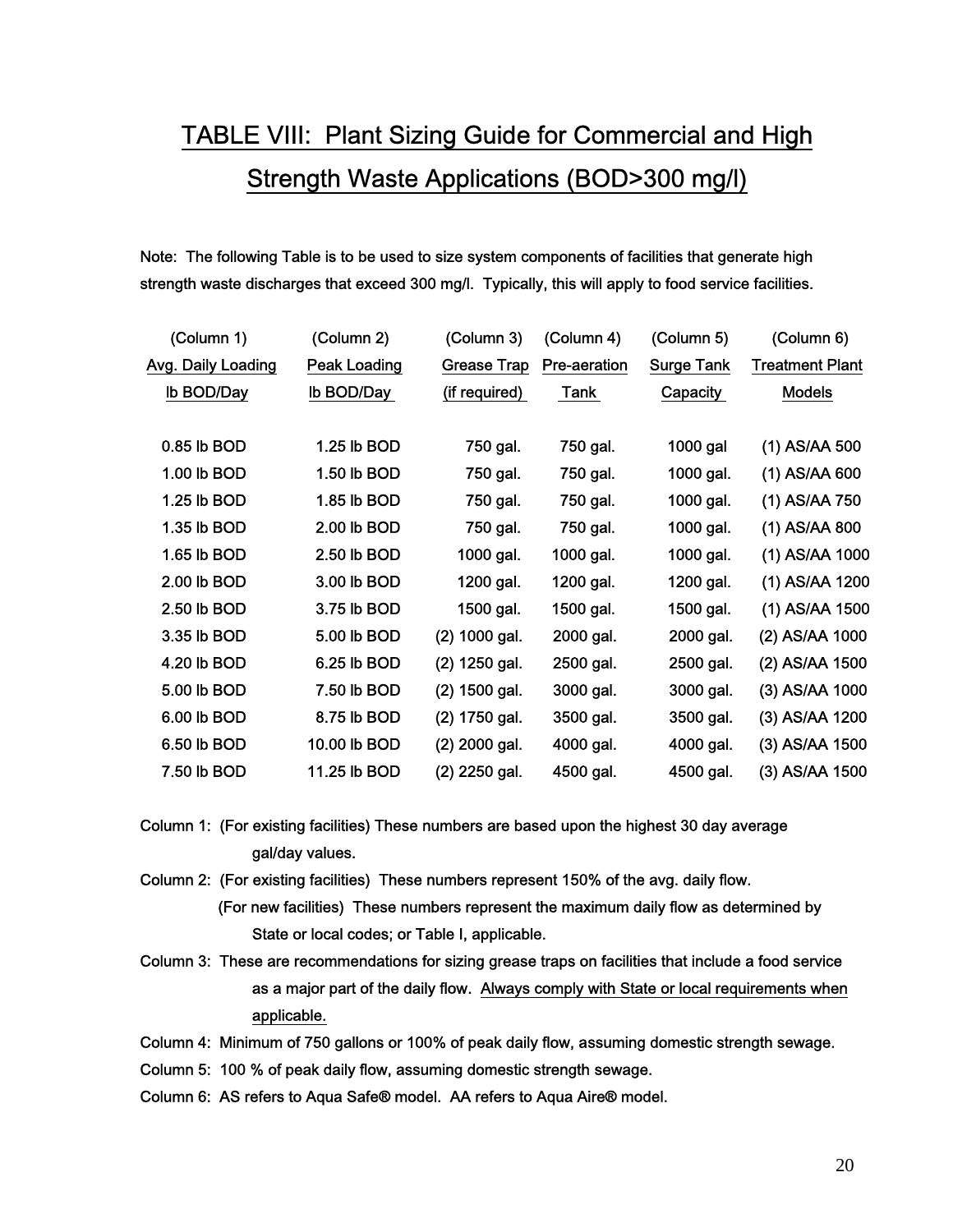## Typical Layouts for Various Commercial Applications

#### Single Tank Designs:

- Diagram D: Gravity installation with pre-treatment tank (side and top views).
- Diagram E: Dosed system, with pre-treatment tank and flow equalization tank (side and top views).
- Diagram F: Gravity system, with pre-treatment and pump tanks (side and top views).

#### Modular tank design (showing multiple aerobic treatment plant for higher flows):

- Diagram G: Gravity flow with pre-treatment tank and multiple treatment plants (top view).
- Diagram H: Dosed system, pre-treatment tank, flow equalization tank and multiple treatment plants (top view).
- Diagram I: Multiple treatment plants, with pre-treatment tank and effluent pump tank (top view).

#### Typical Commercial Applications:

- Diagram J: High strength waste design (food service), with grease trap, pre treatment tank (optional pre-aeration), flow equalization tank and multiple treatment plants (top view).
- Diagram K: Office building (restrooms only) / Retail shopping plaza w/out food Diagram L: Mobile Home Park

#### Dosing Tanks:

Diagram M: Multiple dosing tanks in series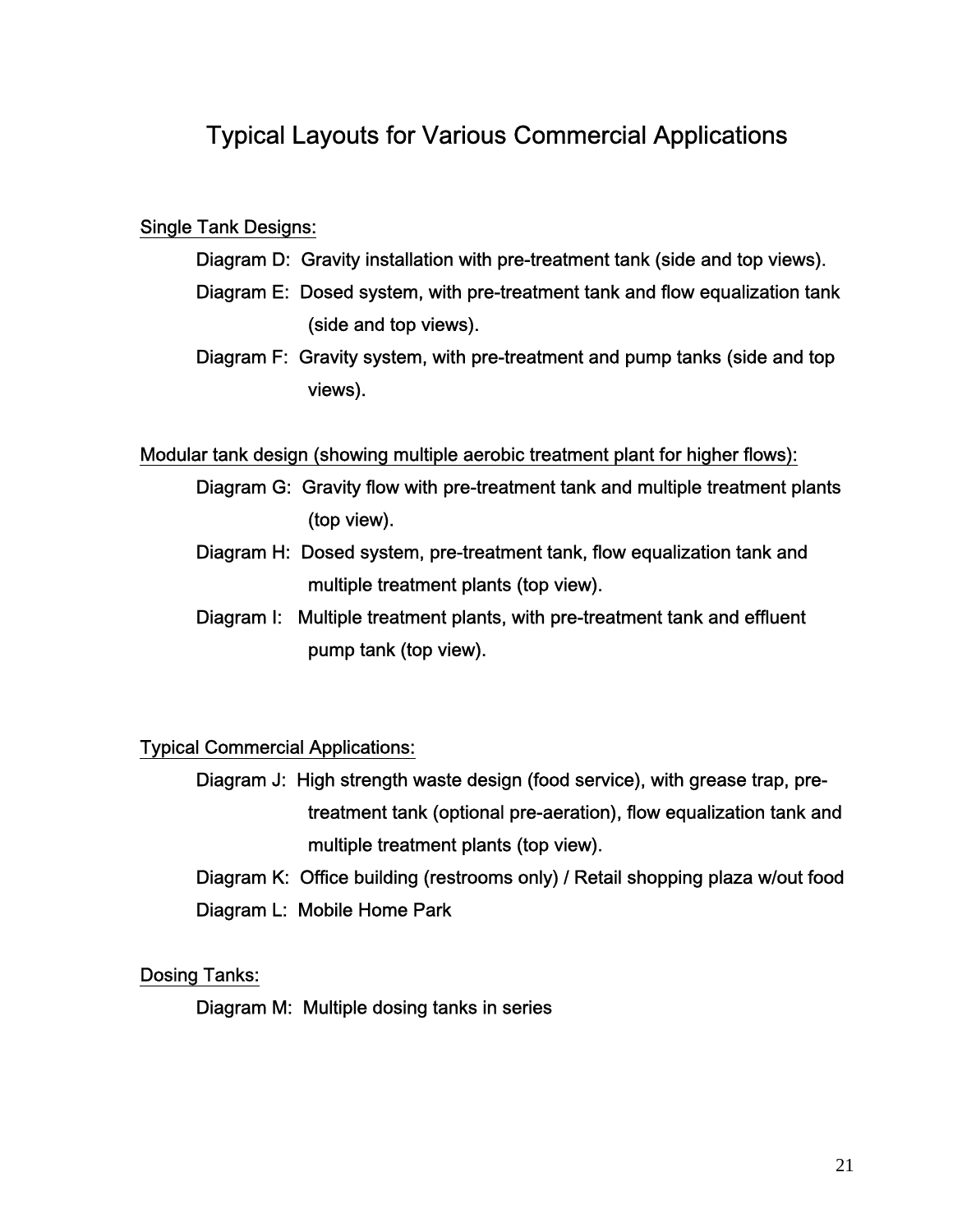**Diagram D: Gravity installation, with pre-treatment tank** 



**(Top View)** 

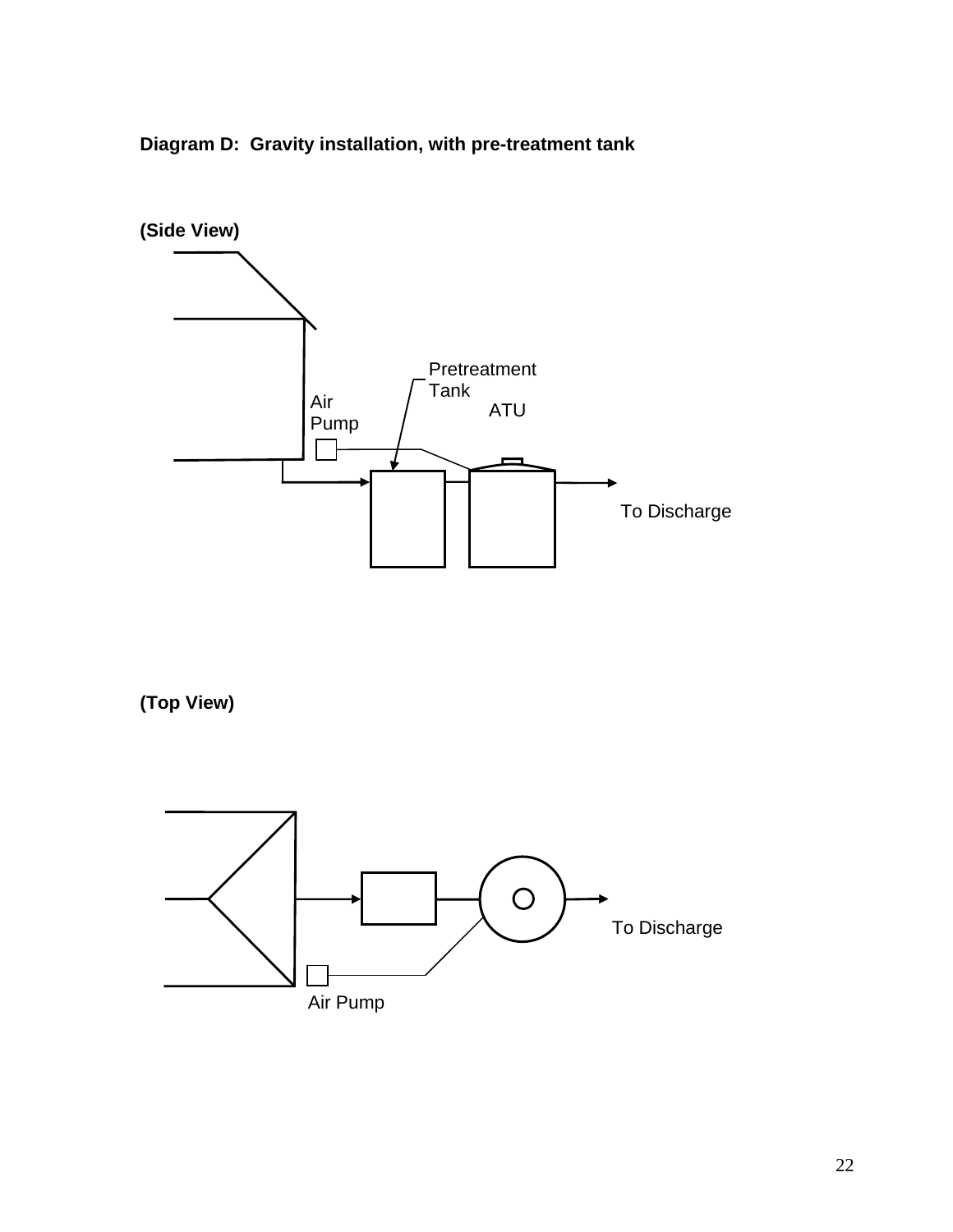**Diagram E: Dosed system, with pre-treatment tank and flow equalization tank (Side View)** 



**(Top View)** 

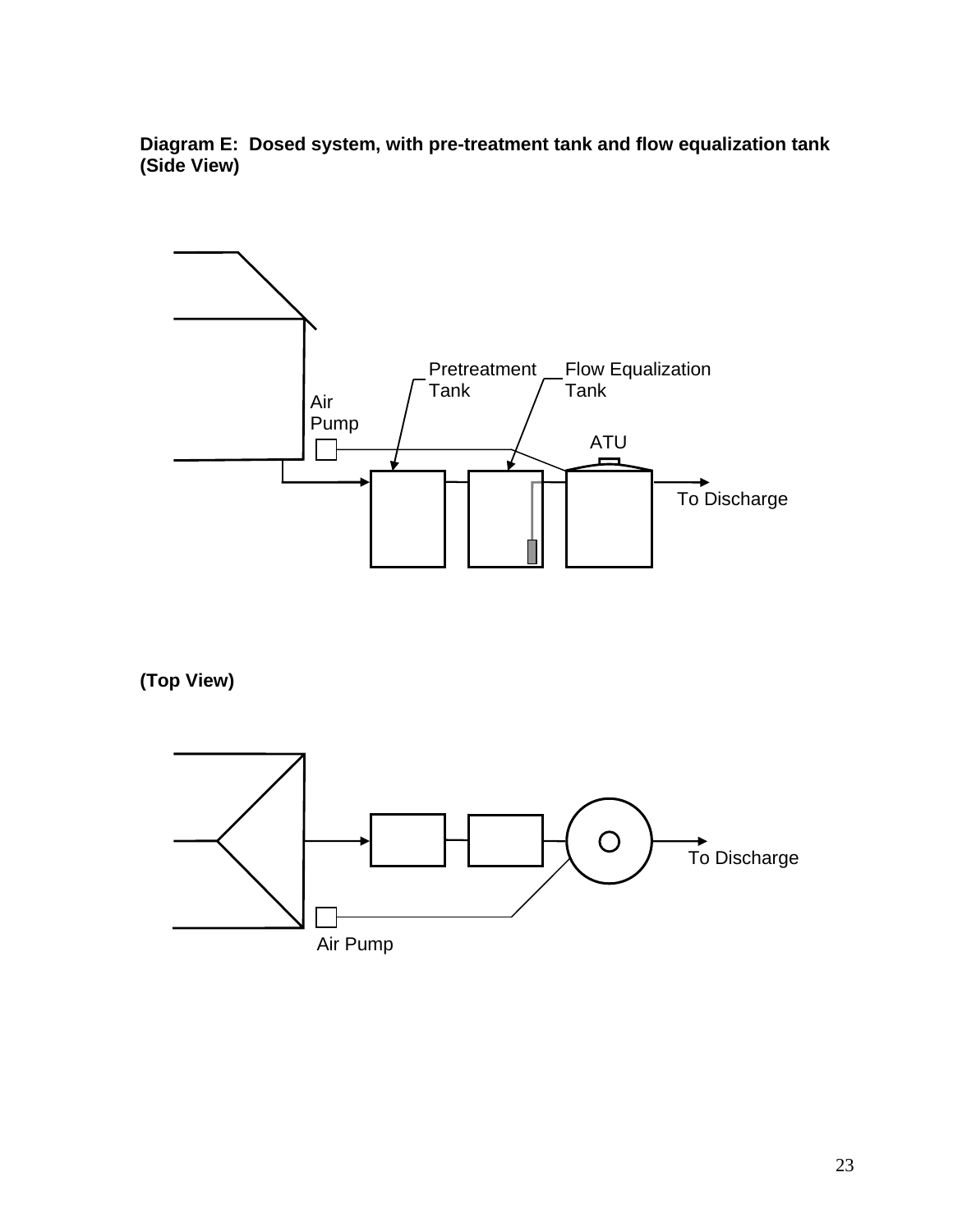

**Diagram F: Gravity installation, with pre-treatment tank and effluent pump tank** 



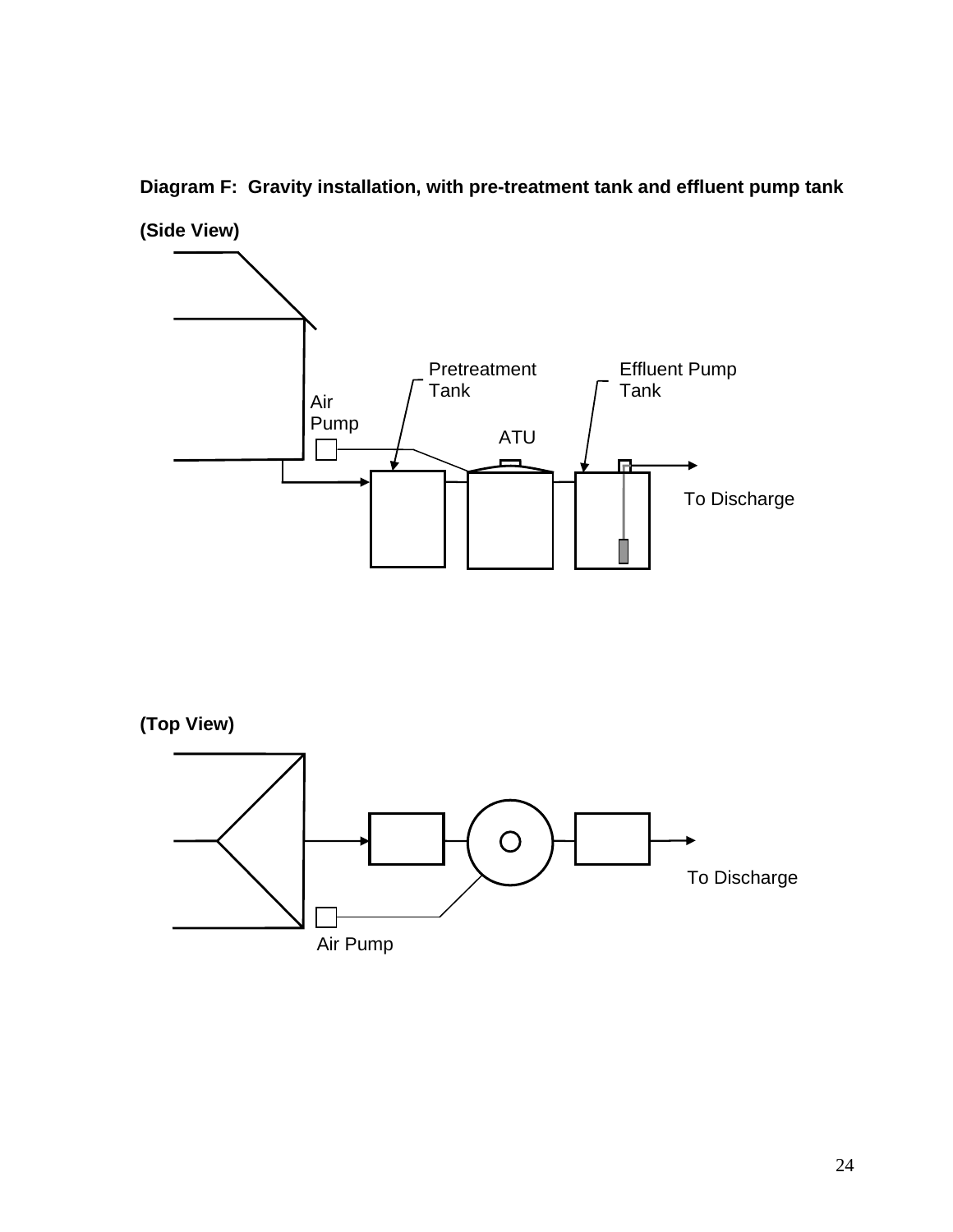

**Diagram G: Gravity flow with pre-treatment tank and multiple treatment plants** 



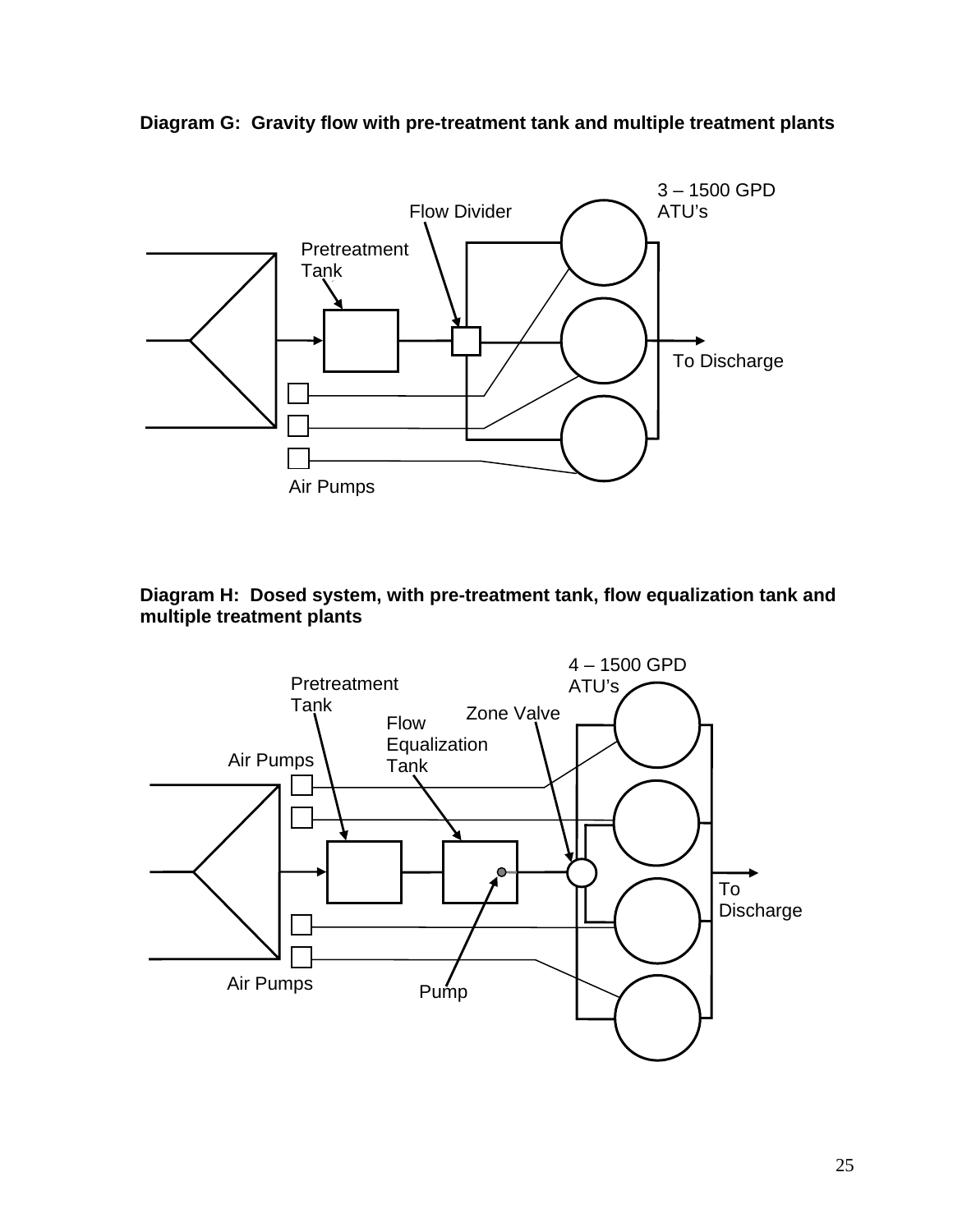**Diagram I: Multiple treatment plants, with pre-treatment tank and effluent pump tank**



**Diagram J: High strength waste design (food service), with grease trap, pretreatment tank (optional pre-aeration), flow equalization tank and multiple treatment plants**

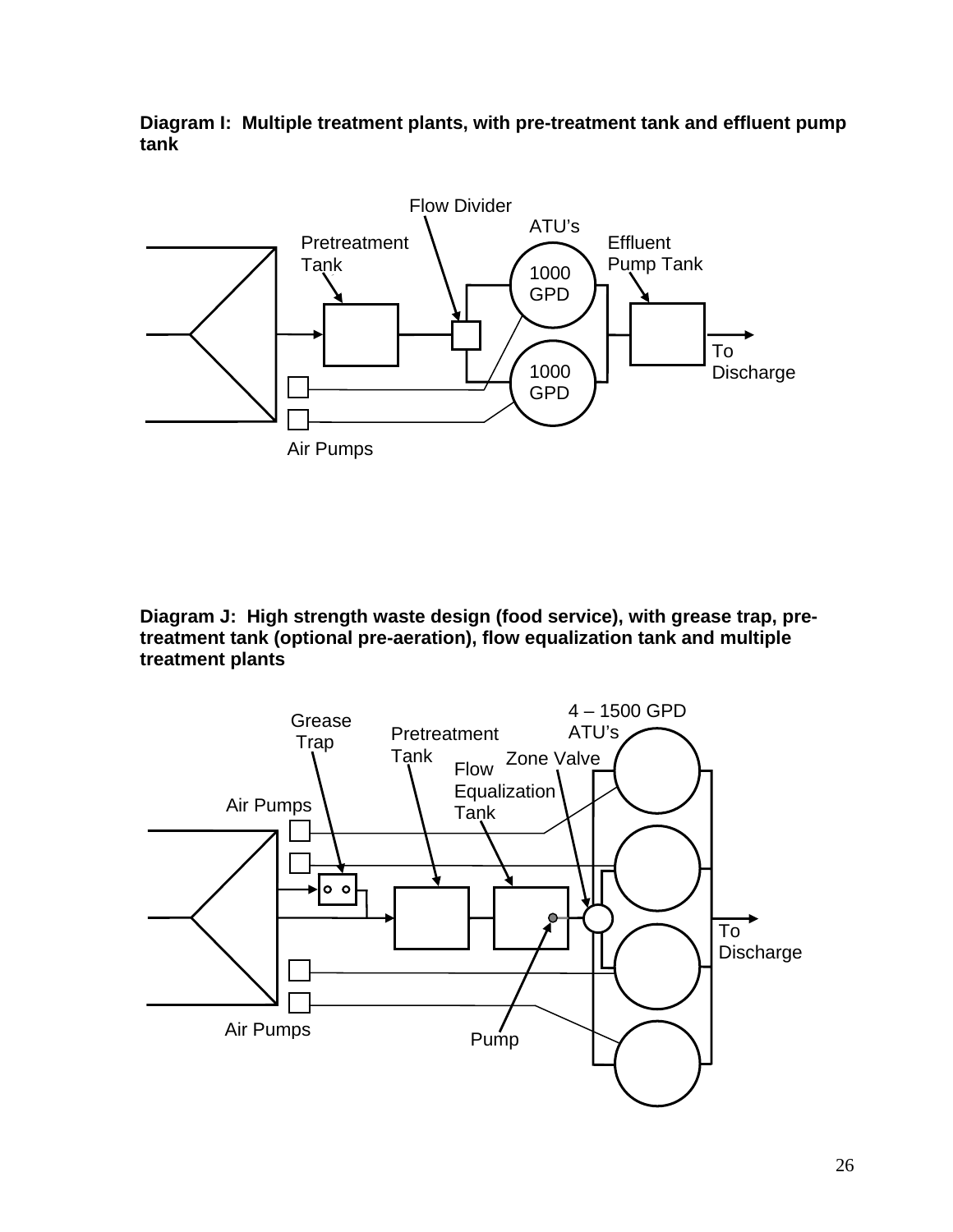



#### **Diagram L: Mobile Home Park**

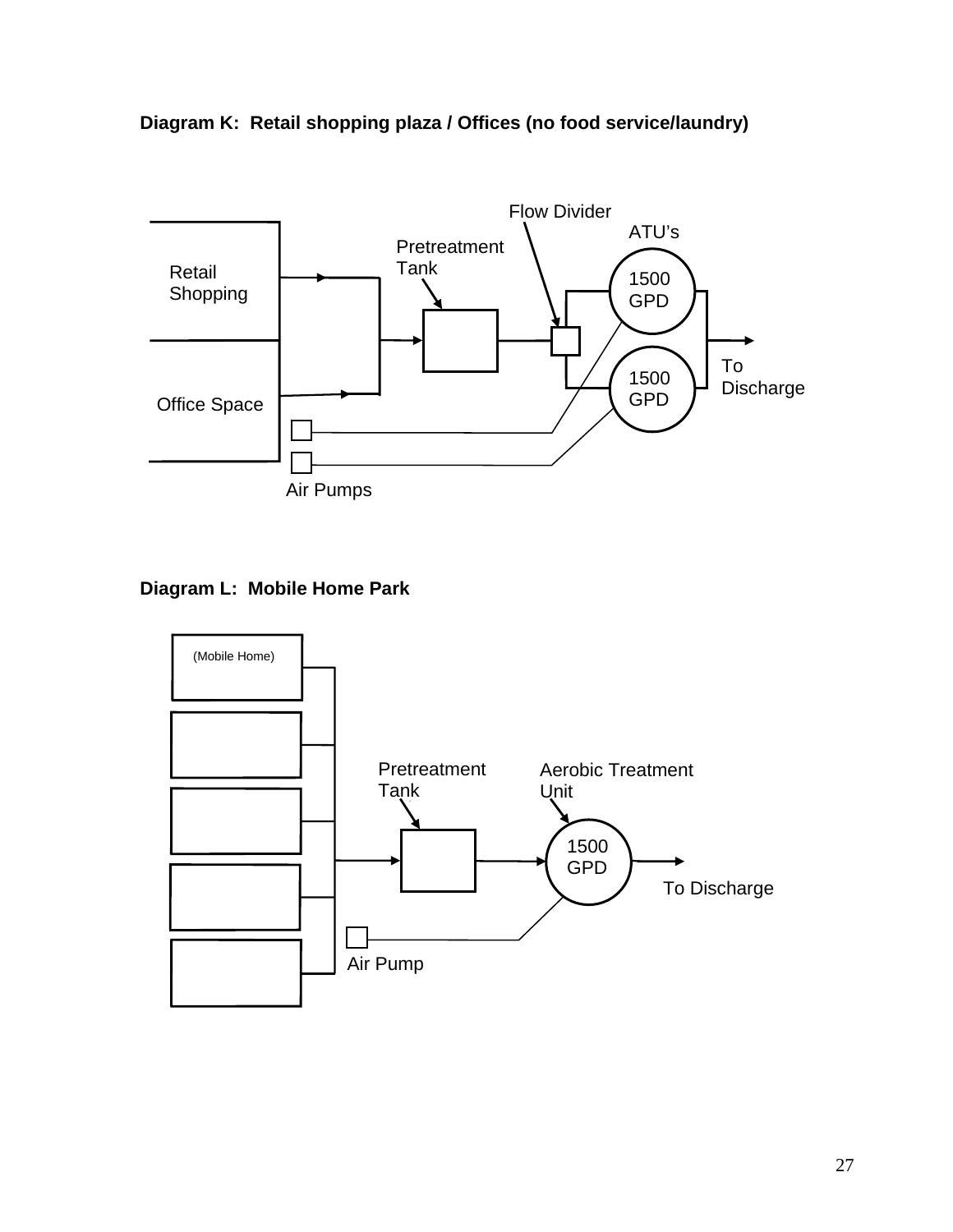**Diagram M: Multiple Dosing Tanks, Connected at the Bottom** 

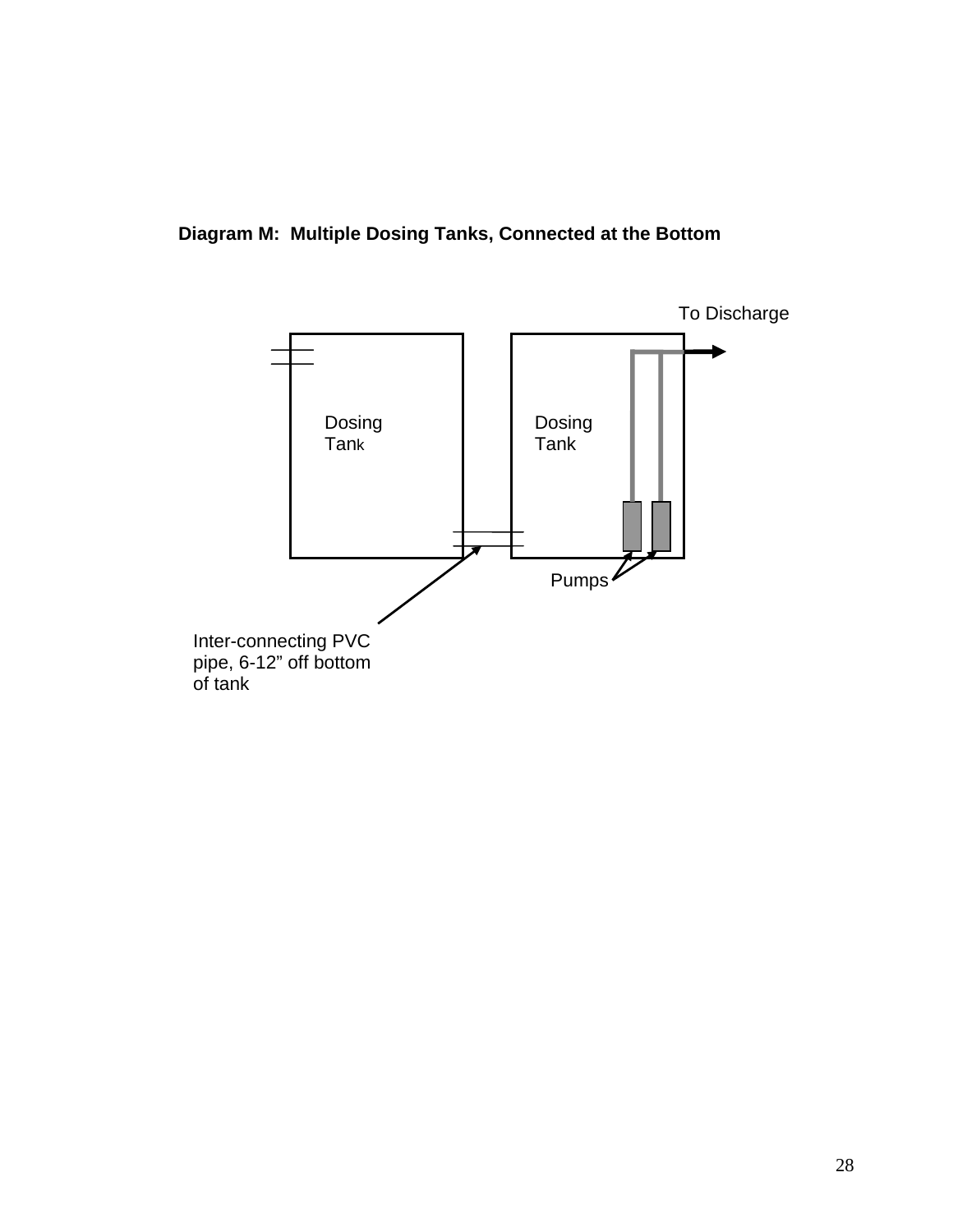## Appendix A

## Recommendations for the Use of the Aqua Safe® or Aqua Aire® Treatment Plants for Seasonal/Intermittent Use Facilities

Both the Aqua Safe® and Aqua Aire® wastewater treatment systems can be used on seasonal and intermittent use residences and certain types of commercial facilities such as summer camps and campgrounds. These types of installations are characterized by low volume usage and intermittent flows, which require some modification in the operation and maintenance procedures.

Seasonal Facilities: This type of facility is characterized by several months of normal operation, followed by several months of inactivity. If the periods of inactivity exceed 2-3 months, a "start-up/shut-down" maintenance schedule should be established. To shut down or winterize the system, the authorized Aqua Safe® or Aqua Aire® service representative should do the following:

- 1. Disconnect power to the compressor and alarm.
- 2. Remove the compressor and store in a dry location.
- 3. Pump out the solids from the plant(s) and fill with clear water. In some cases, it may be possible to allow the plant to continue to run after the occupants have left. Generally, in a week or two, the volatile organic solids are converted to inert material that is no longer susceptible to anaerobic decomposition. At this point, the plant can be shut down in accordance with items 1 and 2.
- 4. In freezing climates, the liquid level should be pumped down to a level below the inlet and outlet structures. Food grade anti-freeze should be added and thoroughly mixed, in order to prevent freezing.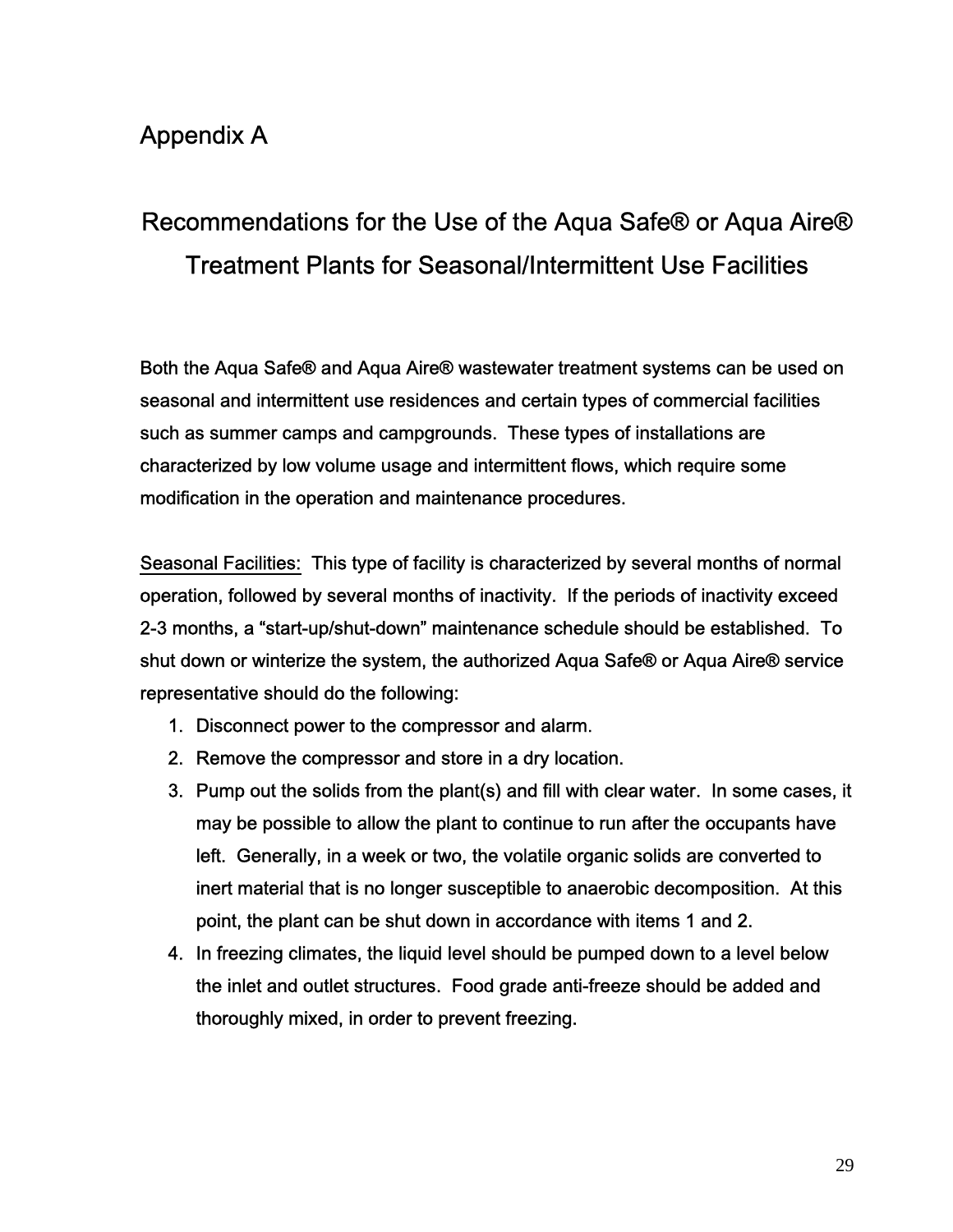Intermittent Use Facilities: Weekend cabins and vacation homes frequently are used on a year-round basis, but not continuously. They may be used for 2-3 days or 2-3 weeks, followed by several days or weeks of non-use. Because of the light and intermittent usage, treatment plants serving these facilities are characterized by light organic loading and subsequent low solids build-up.

- 1. Weekend Use: Normally, the waste treatment system that serves weekend cabins can be allowed to run continuously. However, in order to conserve electricity, the owner may wish to install a timer on the compressor that is set to run for 2-4 hours each day. During the weekend, the occupant will want to by-pass the timer to allow for continuous aeration. Important: Always contact the factory before installing a timer.
- 2. Vacation Homes: Depending on the length of inactivity, vacation homes can either be shut down (refer to procedures under "seasonal facilities"), or, be allowed to run (possibly with a timer). If the residence is unoccupied for longer than 2-3 months, it should be shut down, but the compressor doesn't need to be removed if the period of non-use does not exceed 2 months.

Use of a pre-treatment tank: Because of the light loadings that seasonal and intermittent systems receive, it is usually not advisable to install pre-treatment tanks in front of the Aqua Safe® plant.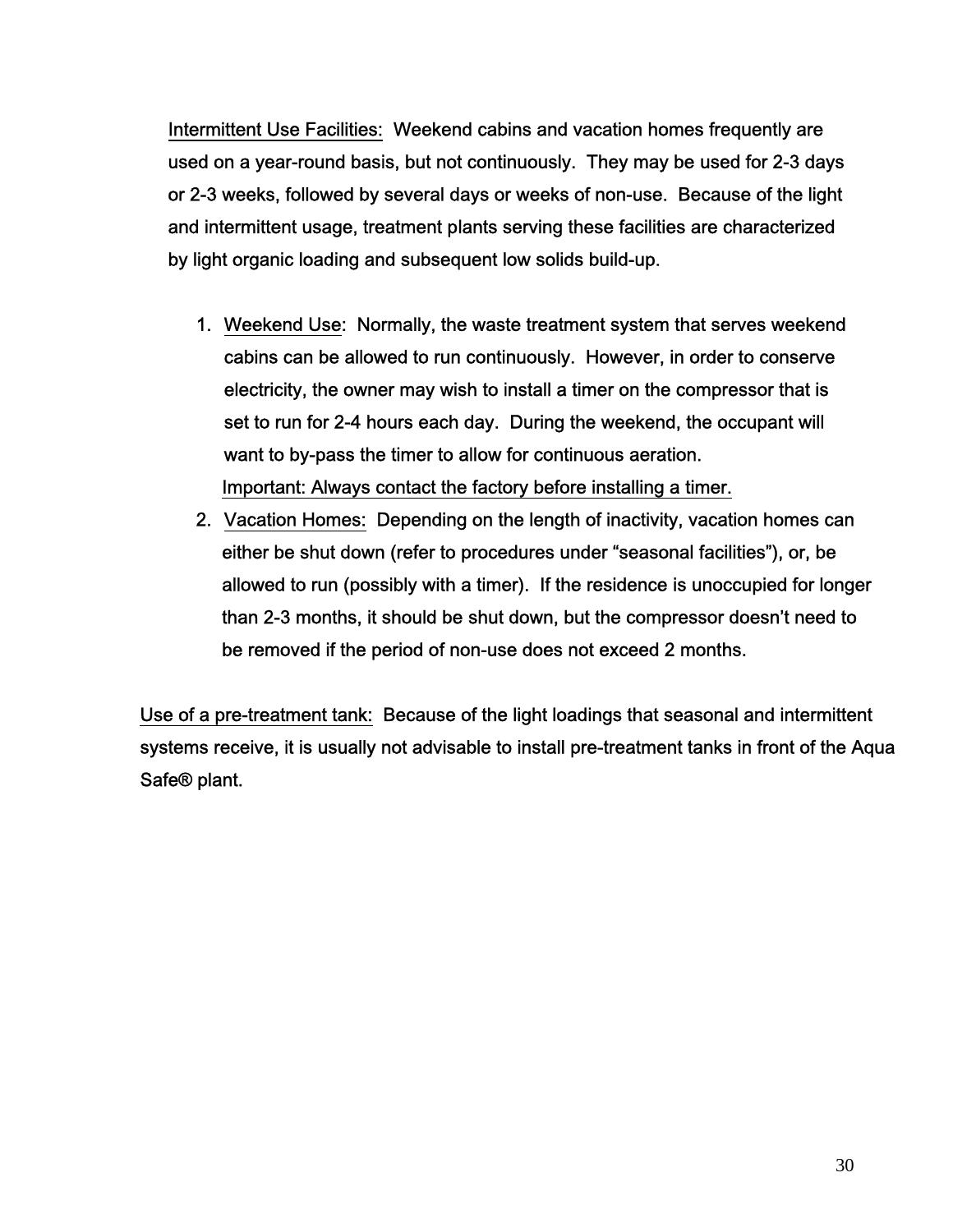## Appendix B: Flow Equalization Facilities

Various types of commercial establishments and occasionally, some large residential applications, are characterized by large, short-term hydraulic loading peaks. Such peak flows can reduce the settling characteristics of the clarifier, increasing the quantity of suspended solids in the effluent. These peak flows can also increase the short-term organic loading to the treatment plant to a point where the oxygen requirements temporarily exceed the volume of oxygen provided by the compressor. This can create anoxic conditions in the treatment plant, allowing undesirable organisms to get established, resulting in poor treatment, odors and other deleterious conditions to occur. Such facilities include restaurants, schools, nursing homes, hospitals, vet clinics and even large office buildings. Other types of facilities, such as churches and meeting halls, typically generate a large percentage of their weekly flow in one or two days, with very little flow occurring during the rest of the week.

The use of flow equalization facilities will minimize the effect of short term peak loading periods by dosing small quantities of wastewater into the plant throughout a 24 hour period. Such facilities can also be used to store one day flows from churches and meeting halls, and dose the plant over 3-4 days, thereby reducing the required capacity of the treatment plant (and disposal field), as well as providing food for the plant organisms during periods of inactivity. Flow equalization facilities may also be advisable on some large residential applications, if their social agenda results in periodic large hydraulic flows during the owner's entertaining.

#### Components of a flow equalization system:

• Surge Tank: The surge tank's purpose is to hold the majority of a day's flow and allow it to be dosed in small, pre-determined quantities into the treatment plant. For this reason, the minimum capacity of the surge tank should be at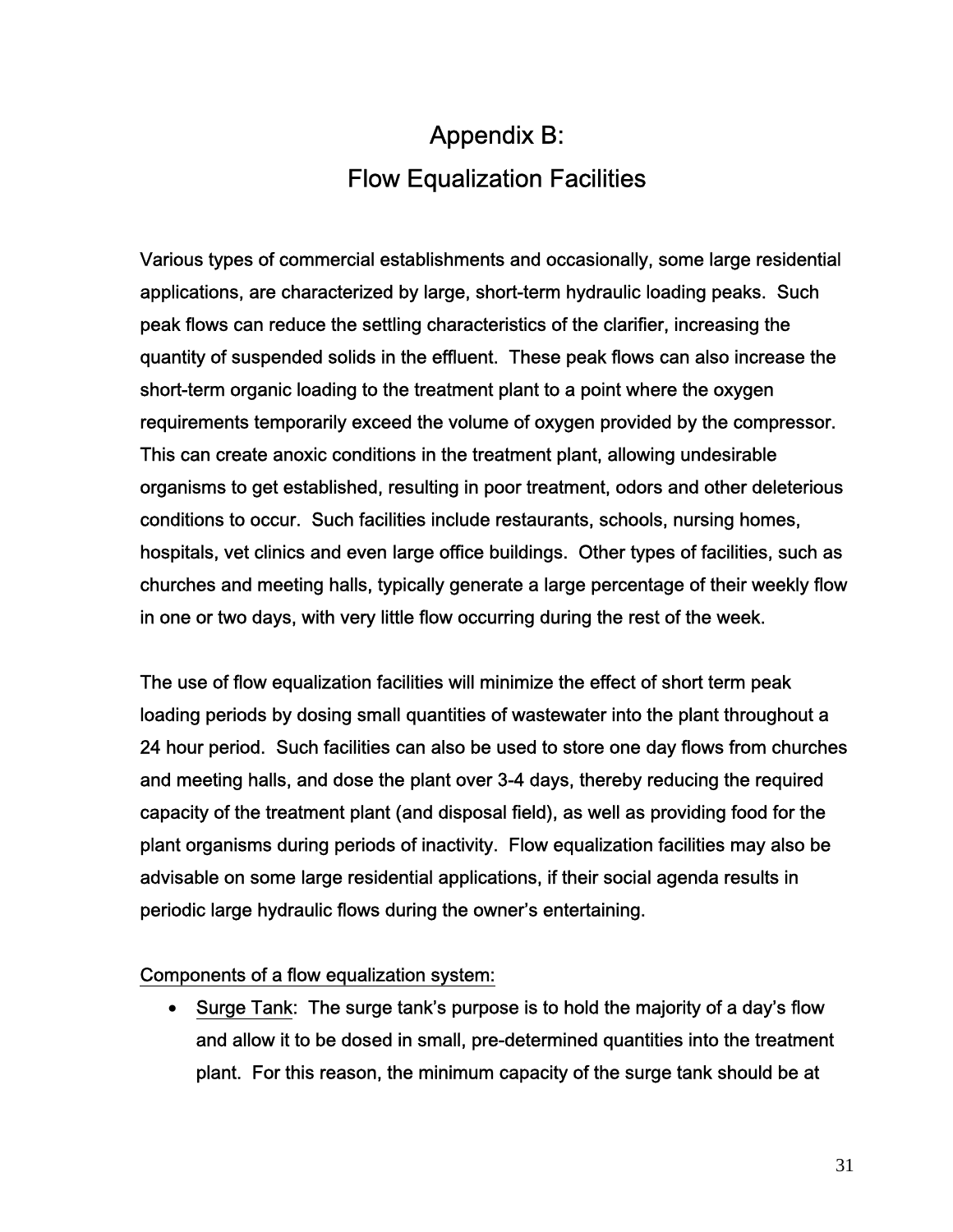least equal to 100% of the peak daily flow. For larger flows, it is possible to use multiple tanks of smaller capacities, that are connected together at the bottom of the tanks (refer to Diagram M).

• Pumps: Duplex pumps should always be used for commercial applications. A pre-treatment tank should be installed prior to the surge tanks to prevent large solids from entering the pump tank. This will allow the use of smaller, sewage handling (2" solids) pumps, rather than grinder pumps. The pumps should be activated by a timer that will allow for short operating periods of no more than 1-2 minutes, followed by 30-60 minute rest periods. It is not advisable for the dosing pumps to run continuously, since this will reduce the settling efficiency of the clarifier. (Contact Ecological Tanks, Inc. for assistance in choosing the appropriate pump and timer control.)

| <b>Maximum Daily Flow (gpd)</b> | <b>Number of Doses/Day</b> | Gallons/Dose |
|---------------------------------|----------------------------|--------------|
| 500                             | 24                         | 21           |
| 600                             | 28                         | 21           |
| 750                             | 36                         | 21           |
| 800                             | 36                         | 22           |
| 1000                            | 48                         | 21           |
| 1200                            | 48                         | 25           |
| 1500                            | 60                         | 25           |

### Table IX : Timer Settings for Dosing Pumps (flow equalization).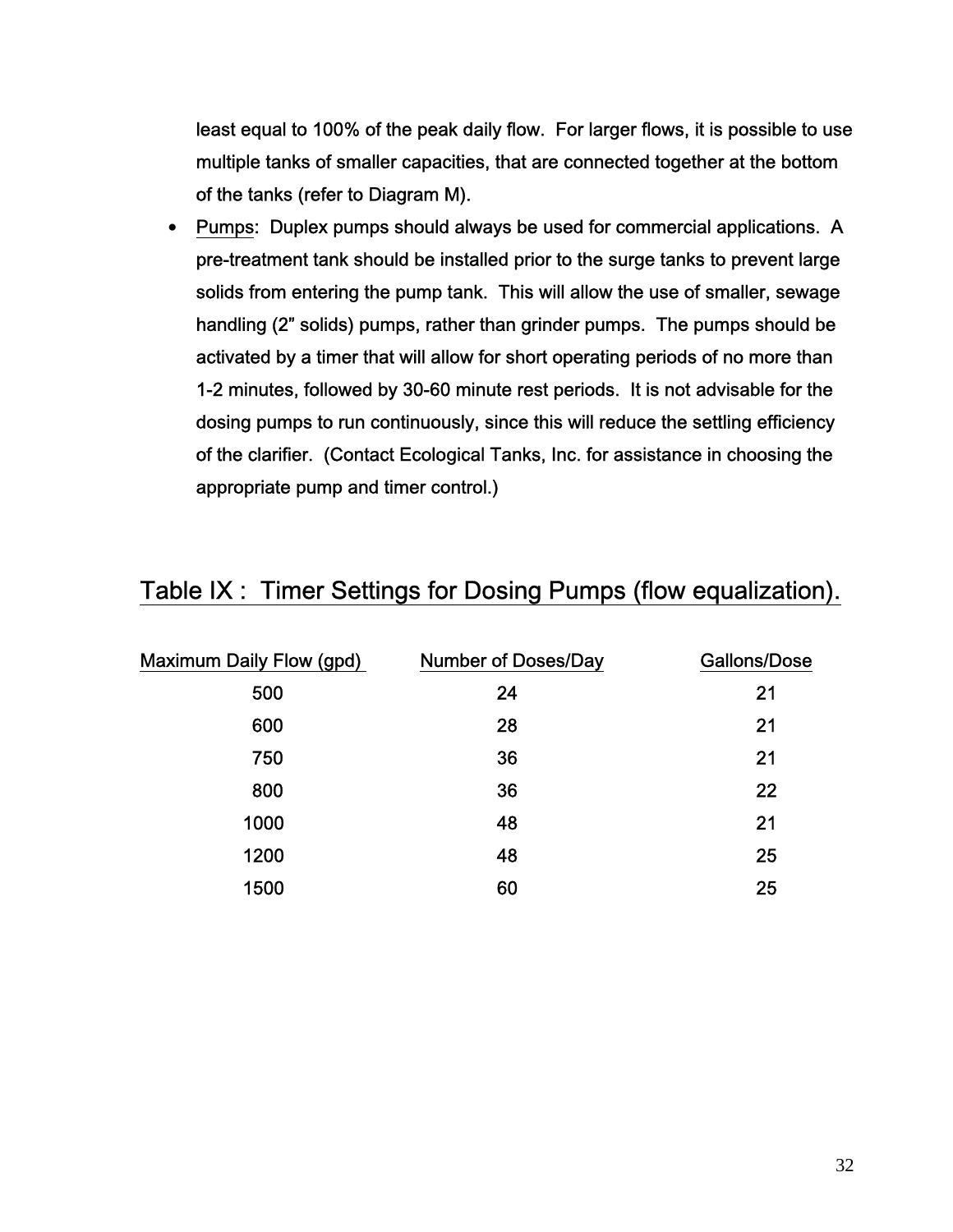## Appendix C

## Operation and Maintenance of Commercial/High Strength Waste **Facilities**

Restaurants and other facilities that generate high strength waste discharges, are characterized by the presence of detergents, emulsifiers and sanitizers in their waste stream, in addition to greases, oils and other food products. Not only do these chemicals create a high oxygen demand, but they are also toxic in nature and either inhibit or prevent bacterial growth. This can impact on the treatment plant's ability to achieve normal start-up. Depending on the type and concentration of the chemical additives, it may be difficult for the plant to develop sufficient numbers of viable organisms necessary to buffer the plant against shock loads. As a result, treatment plants that serve facilities that generate high strength wastes typically require more frequent maintenance than a normal residential system. Pre-treatment facilities, as described earlier, will help minimize operation and maintenance problems.

Plant Start-up: It may be necessary to "seed" the treatment plant with a sufficient volume of activated sludge from an existing treatment plant. This is especially true with facilities that have excessive quantities of cleaners and sanitizers in their discharge. These materials prevent the initial growth and development of viable organisms. Typically, a quantity of seed sludge equal to 10-20% of the plant capacity is recommended. Make sure that the seed material is taken from a well operating treatment plant. Never use solids taken from a septic tank.

Maintenance Schedule: Monthly inspections should be conducted at least until the plant has achieved normal start-up. These inspections should monitor settleable solids in the treatment plant, as well as grease and scum accumulation in the grease trap. It is important that the odors and color of the aeration chamber and of the effluent be monitored closely, since this is the best indicator of plant performance. It is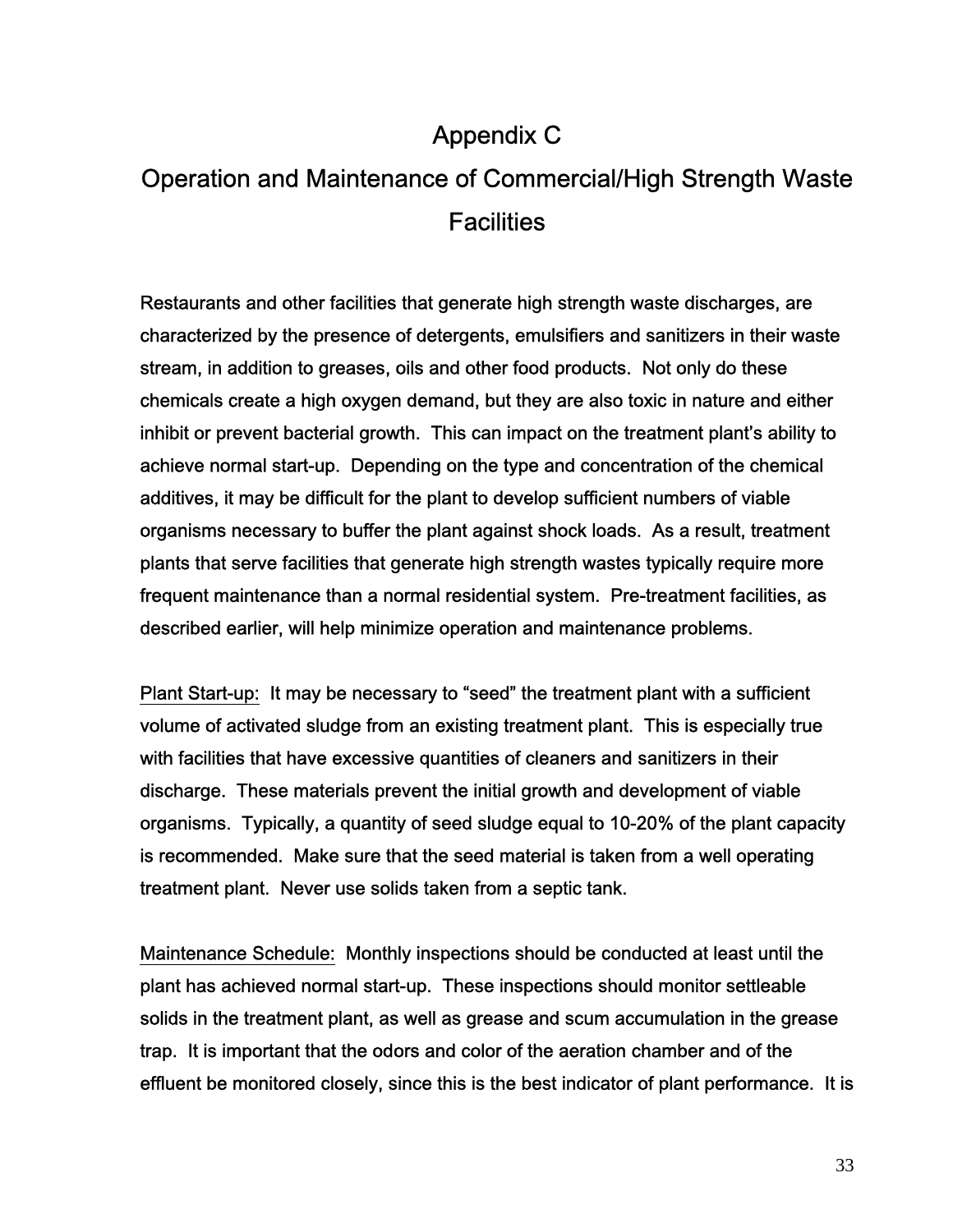also necessary to monitor the daily water usage to insure that the plant is not hydraulically overloaded. This is a common problem where public restrooms in restaurants have faucets that are left running; and, toilets and urinals can stick and run continuously. All commercial treatment systems should have some means of flow measurement.

Pumping Schedules: Because of the higher organic loading on the plant, it is common for the treatment plant to require more frequent pumping that would be anticipated on a residential system. Also, grease traps are frequently pumped at monthly intervals.

Plant Upsets: Food spillage and periodic facility cleaning can result in an unusually large volume of either toxic or high strength wastewater being discharged to the plant. This can result in odor problems, foaming, temporary deterioration of effluent quality, or in extreme cases, a complete die off of the plant . In many cases, the effects are temporary and will clear up as the shock load is assimilated by the treatment plant. Pumping the grease traps and pre-treatment tanks will facilitate recovery. In extreme case where a complete plant die off occurs, it may be necessary to pump out the treatment plant and initiate start-up procedures, including seeding the plant. Since it may require several months for the treatment plant to develop a good, biological community, pumping of the treatment plant should only be done when recovery from the shock loading is unlikely. Usually, after a treatment plant has been operation for a continuous period of time, it will develop sufficient numbers of bacteria and other organisms that will be able to buffer the effects of periodic shock loads.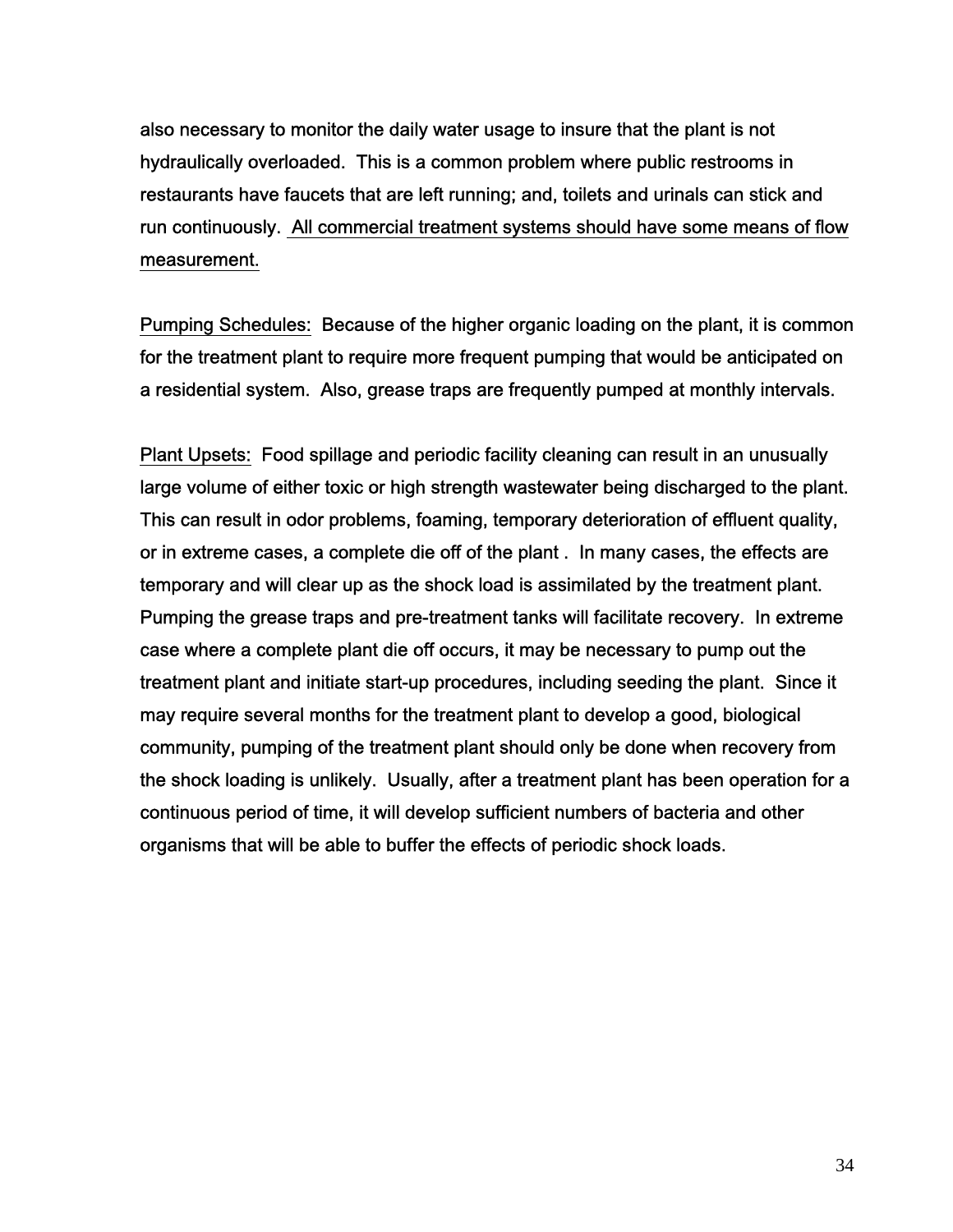| <b>Model</b><br><b>Number</b>               | AA-C2000 | AA-C3000 | AA-C4500 | AA-C6000 | <b>AA-C7500</b> | AA-C9000 |
|---------------------------------------------|----------|----------|----------|----------|-----------------|----------|
| <b>Design</b><br><b>Flow</b><br>(GPD)       | 2,000    | 3,000    | 4,500    | 6,000    | 7,500           | 9,000    |
| <b>BOD</b><br>Loading<br>(Ib/day)           | 5.00     | 7.50     | 11.25    | 15.00    | 18.75           | 22.50    |
| <b>Aeration</b><br><b>Volume</b><br>(Gal.)  | 2,126    | 3,398    | 5,097    | 6,796    | 8,495           | 10,194   |
| <b>Clarifier</b><br><b>Volume</b><br>(Gal.) | 714      | 1,034    | 1,551    | 2,068    | 2,585           | 3,102    |
| Air<br><b>Required</b><br>(CFM)             | 12.60    | 16.40    | 24.60    | 32.80    | 41.00           | 49.20    |
| Pre-<br>treatment<br>Volume(Gal.)           | 1,500    | 1,750    | 2,500    | 3,000    | 3500            | 4500     |

## Table X: Aqua Aire® Cluster Series

| AA-C2000: 2-AA1000 gpd units                         |
|------------------------------------------------------|
| AA-C3000: 2-AA1500 gpd units; or, 3-AA1000 gpd units |
| AA-C4500: 3-AA1500 gpd units                         |
| AA-C6000: 4-AA1500 gpd units; or, 6-AA1000 gpd units |
| AA-C7500: 5-AA1500 gpd units                         |
| AA-C9000: 6-AA1500 gpd units; or, 9-AA1000 gpd units |

### **TYPICAL LAYOUT:**